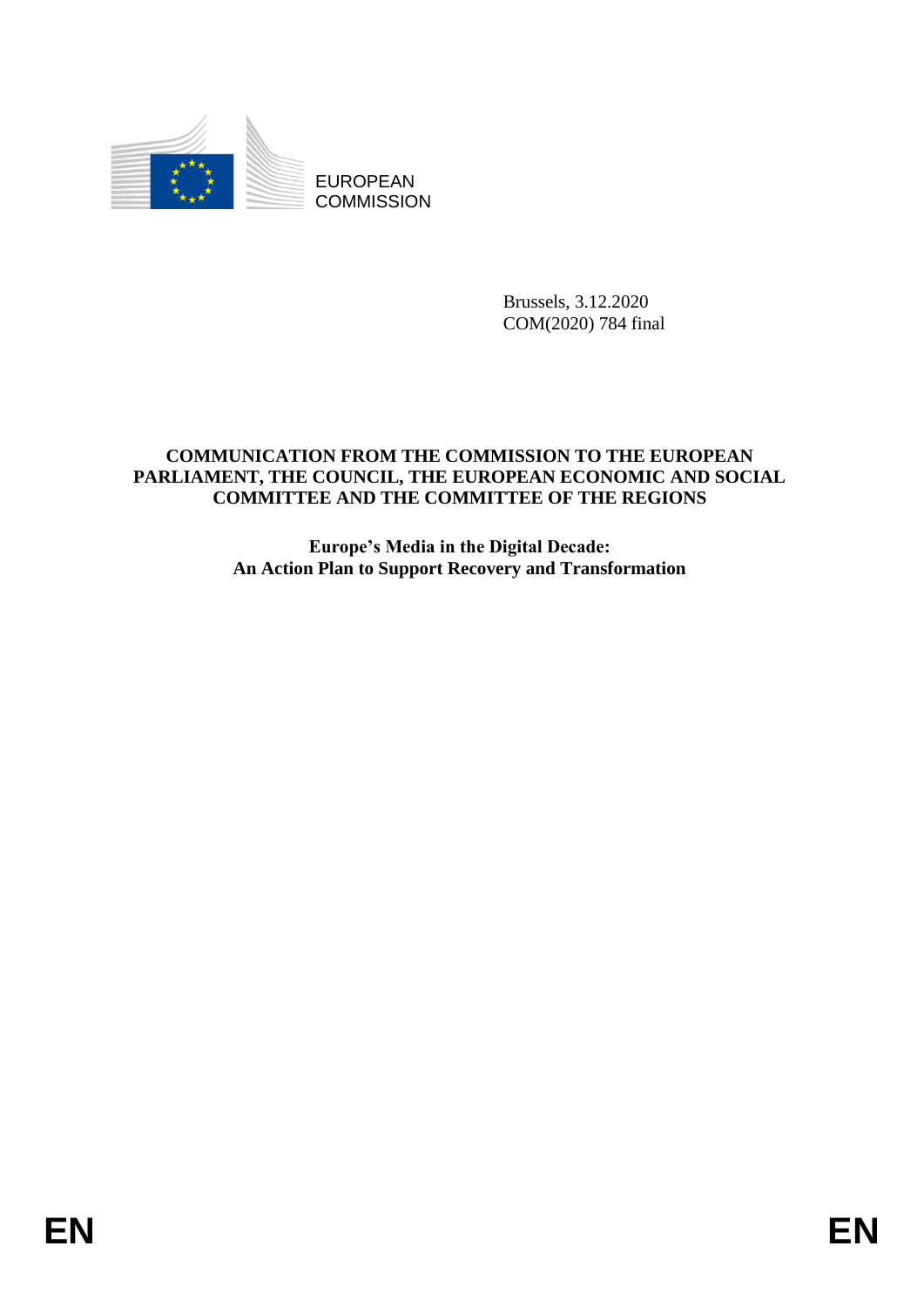#### **1. INTRODUCTION**

Europe's news media and audiovisual sectors have been critical in keeping citizens informed and entertained during the Covid-19 pandemic. The demand for fact-checked information and news has substantially increased, while films, series or videogames have been the main source of entertainment during the months of lockdown.

A free, diverse, and dynamic media environment is key to strengthening open and democratic societies and nurturing Europe's cultural diversity. Europe is an artistic and cultural powerhouse. Harnessing the potential of the European Single Market to nurture cultural diversity will benefit the media, audiovisual and the wider cultural sector altogether.

### *The European media sector*

The media sector as a whole covers a variety of businesses that produce and distribute content, that share synergies, and whose value is based on intellectual property. The sector is largely composed by SMEs, although some bigger media companies have enough scale to incorporate media activities across sectors and along the value chain. The overall media sector contributes to job creation and growth with a turnover exceeding 3% of  $GDP<sup>1</sup>$ .

This Communication focuses on the news media sector (including printed and online press, radio, and audiovisual services) and audiovisual entertainment – in particular cinema, TV, radio and video streaming as well as video games and innovative formats, such as virtual reality experiences.



## *The impact of COVID-19*

 $\overline{a}$ <sup>1</sup> European Commission estimates, based on Eurostat data and other sources including EAO, Statista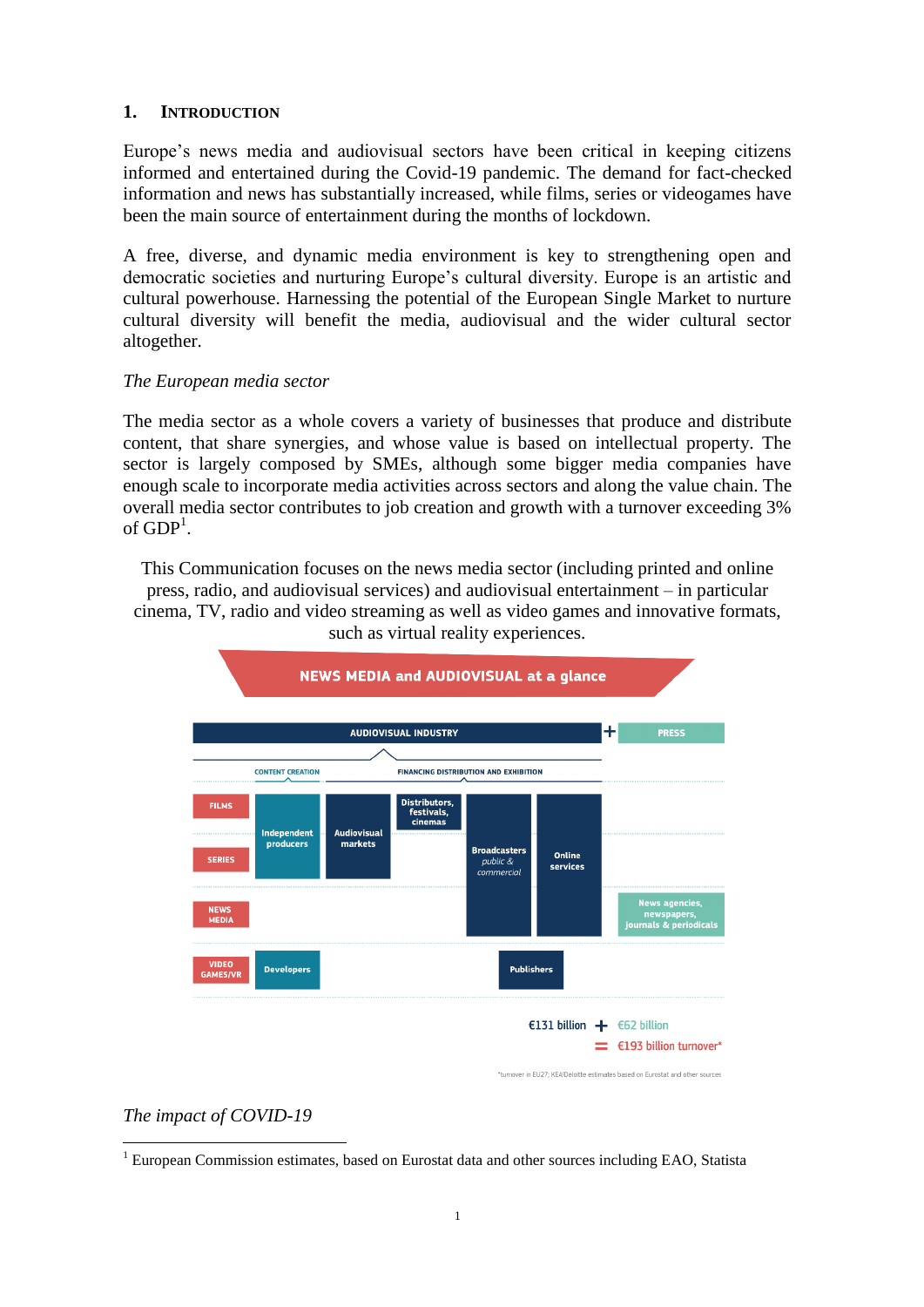The culture and creative ecosystem, of which the news media and audiovisual industries form an integral part, has been deeply affected by the pandemic. News publishing saw its advertising revenues drop between  $30\%$  and  $80\%$ <sup>2</sup> and TV by  $20\%$ <sup>3</sup>, during generalised lockdowns in the second quarter of 2020. European media SMEs face severe liquidity issues, while unemployment has increased, and many media professionals and journalists – particularly those who are subject to precarious employment conditions or are freelancers – have found themselves with no income<sup>4</sup>. Cinemas suffered a collapse in revenues<sup>5</sup> (with losses estimated at 100,000 euros per screen per month during lockdown), whilst shooting of new films, programmes and TV series has been in many cases halted and often cannot count on insurance policies fit to cover events such a global pandemic<sup>6</sup>.

In parallel, the crisis has accelerated major trends long in motion in digital technology. Online platforms have strengthened their market position, launched new services and attracted new audiences during the lockdowns. New online social media platforms – largely based on audiovisual content – have also hit records in downloads, particularly  $\frac{1}{2}$  among young users<sup>7</sup>.

The ambition of this Communication is to accelerate the recovery, transformation and resilience of the media industry. It is necessary to tackle the structural challenges facing the audiovisual and news media industries. In the news media sector, traditional media have struggled to adapt to an online market in which the majority of advertising revenues go to global online platforms. With the onset of COVID-19, advertisers have reduced their overall advertising spending in a context of economic uncertainties, further challenging the sector's sustainability and potentially affecting citizens' access to pluralistic and independent sources of information.

In the audiovisual sector, the greatest challenge is market fragmentation. By and large, European audiovisual companies focus on national audiences, with a few exceptions. Within the EU, European films are exported to on average to three countries, whereas US films are exported to 10 countries. US films also represent 66% of the EU box-office<sup>8</sup>. As a result, even the biggest European media players are noticeably smaller than those of their main global competitors. European groups account for 11% of revenues of the world top 50 audiovisual groups, compared to over 70% by US groups<sup>9</sup>.

 2 <http://www.newsmediaeurope.eu/news/covid-19-and-the-news-media-journalism-always-comes-at-a-cost/>

<sup>3</sup> EAO, Ampere Analysis, October 2020

 $4$  For an overview of the audiovisual sector in the context of COVID-19 consult: [https://rm.coe.int/iris](https://rm.coe.int/iris-plus-2020-2-the-european-audiovisual-industry-in-the-time-of-covi/16809f9a46)[plus-2020-2-the-european-audiovisual-industry-in-the-time-of-covi/16809f9a46](https://rm.coe.int/iris-plus-2020-2-the-european-audiovisual-industry-in-the-time-of-covi/16809f9a46)

<sup>5</sup> [https://www.unic-cinemas.org/en/news/news-blog/detail/the-impact-of-the-coronavirus-outbreak-on-the](https://www.unic-cinemas.org/en/news/news-blog/detail/the-impact-of-the-coronavirus-outbreak-on-the-european-cinema-industry/)[european-cinema-industry/](https://www.unic-cinemas.org/en/news/news-blog/detail/the-impact-of-the-coronavirus-outbreak-on-the-european-cinema-industry/)

<sup>&</sup>lt;sup>6</sup> The lack of adequate insurance has been highlighted also in the context of measures taken by national film funds addressing the pandemic: https://europeanfilmagencies.eu/news-publications/our-pressreleases/241-measures-by-efad-members-to-mitigate-the-consequences-of-the-covid-19-outbreak

<sup>&</sup>lt;sup>7</sup> For instance: https://www.businessinsider.com/tiktok-app-2-billion-downloads-record-setting-q1-sensortower-2020-4?r=US&IR=T

<sup>&</sup>lt;sup>8</sup> European Audiovisual Observatory

<sup>&</sup>lt;sup>9</sup> European Audiovisual Observatory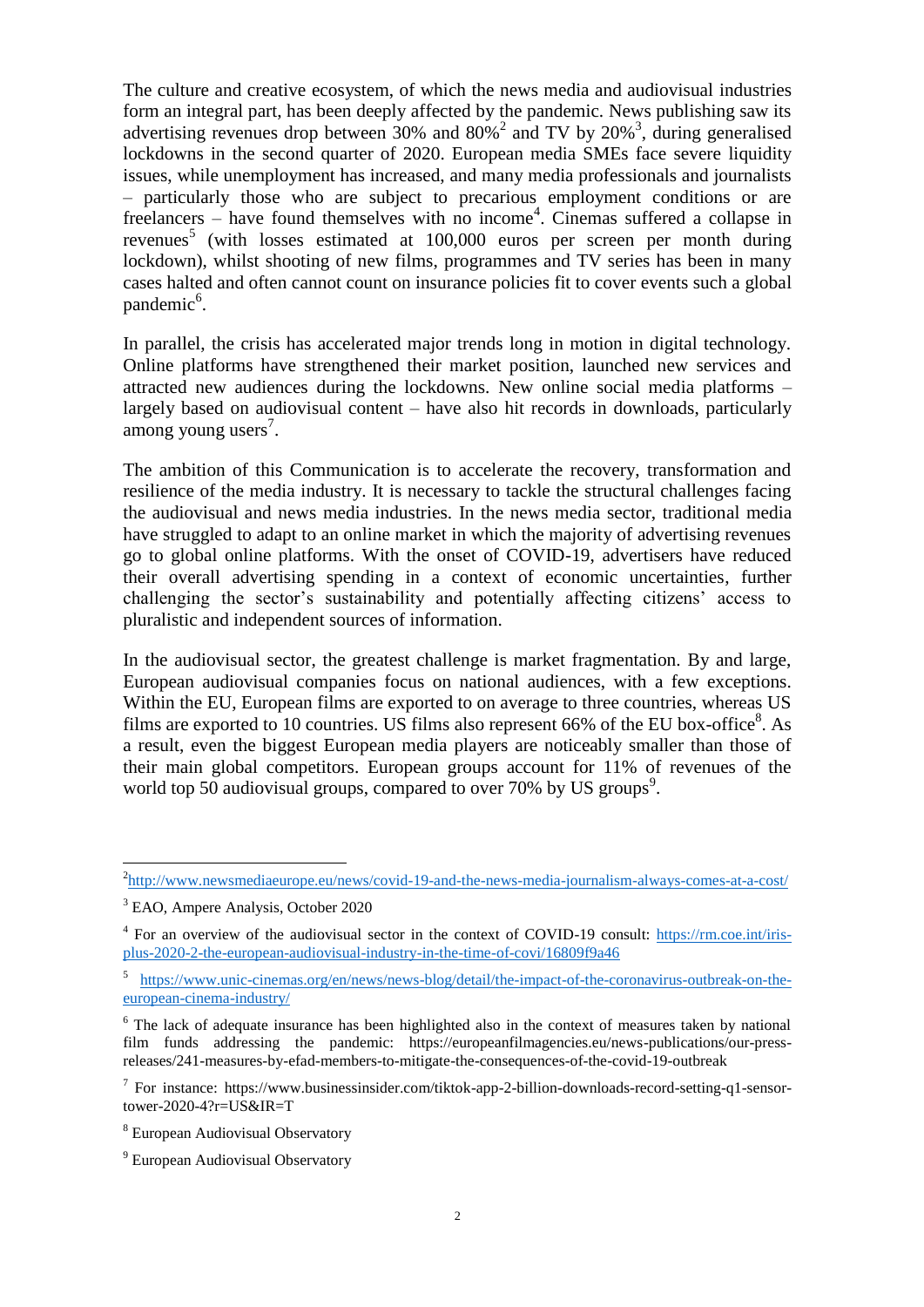*The role of platforms in Europe's audiovisual market* 

A number of powerful international video-on-demand platforms have entered the European market and are successfully producing content in Europe. This has represented both an opportunity and a challenge for European independent audiovisual producers and works.

On the one hand, platforms can grant European producers, and artists access to a wider international public, along with attractive remunerations. These are, in some cases, complemented by incentives based on the exploitation of the film/series and/or bonuses linked to the success of their work.

On the other hand, the application by platforms of what could be defined a "work-forhire" model (i.e., the acquisition of all the intellectual property rights from the producer and/or from individual creators since the start, worldwide and in perpetuity) can "lock in" producers/talents with the platform in question.

Audiovisual companies should be in a position to consider the European continent – and not only their respective national markets – as their native market. For this to happen, it is necessary that European players reach sufficient scale to go beyond national borders and invest in content, talents, promotion, distribution, innovation, and technology anywhere in the EU. In the news media sector, companies should be able to find enough viable and sustainable funding models to ensure citizens' access to a pluralistic, diverse, and independent media environment, including at regional and local levels.

The digital transformation will be the key that unlocks this true potential. This is true for the economy as a whole, and media is no exception. Europe has all the necessary assets to thrive in the Digital Decade with its Single Market and 450 million consumers, its talent pool, the creativity of its producers, authors and performers, and quality of the European content.

## *The sense of urgency*

The combination of the underlying trends with the COVID-19 crisis could, without a strong policy response, undermine the resilience of Europe's media sector and its democratic role. This could weaken Europe's cultural diversity and media pluralism.

Europe's citizens must continue to benefit from the richness of information and entertainment provided by the media sector and count on an open democratic debate, along with media and artistic freedom. At the same time, they should be empowered to choose freely from this variety of options and be able to navigate the modern news environment and take informed decisions.

Intellectual property  $(IP)^{10}$  rights are essential for the media sector. The effective enforcement of IP rights – and of copyright in particular – is a key element to support the industry, especially in the current challenging times.

 $\overline{a}$ <sup>10</sup> See COM(2020) 760 - Making the most of the EU's innovative potential – An intellectual property action plan to support the EU's recovery and resilience [https://ec.europa.eu/commission/presscorner/detail/en/ip\\_20\\_2187](https://ec.europa.eu/commission/presscorner/detail/en/ip_20_2187)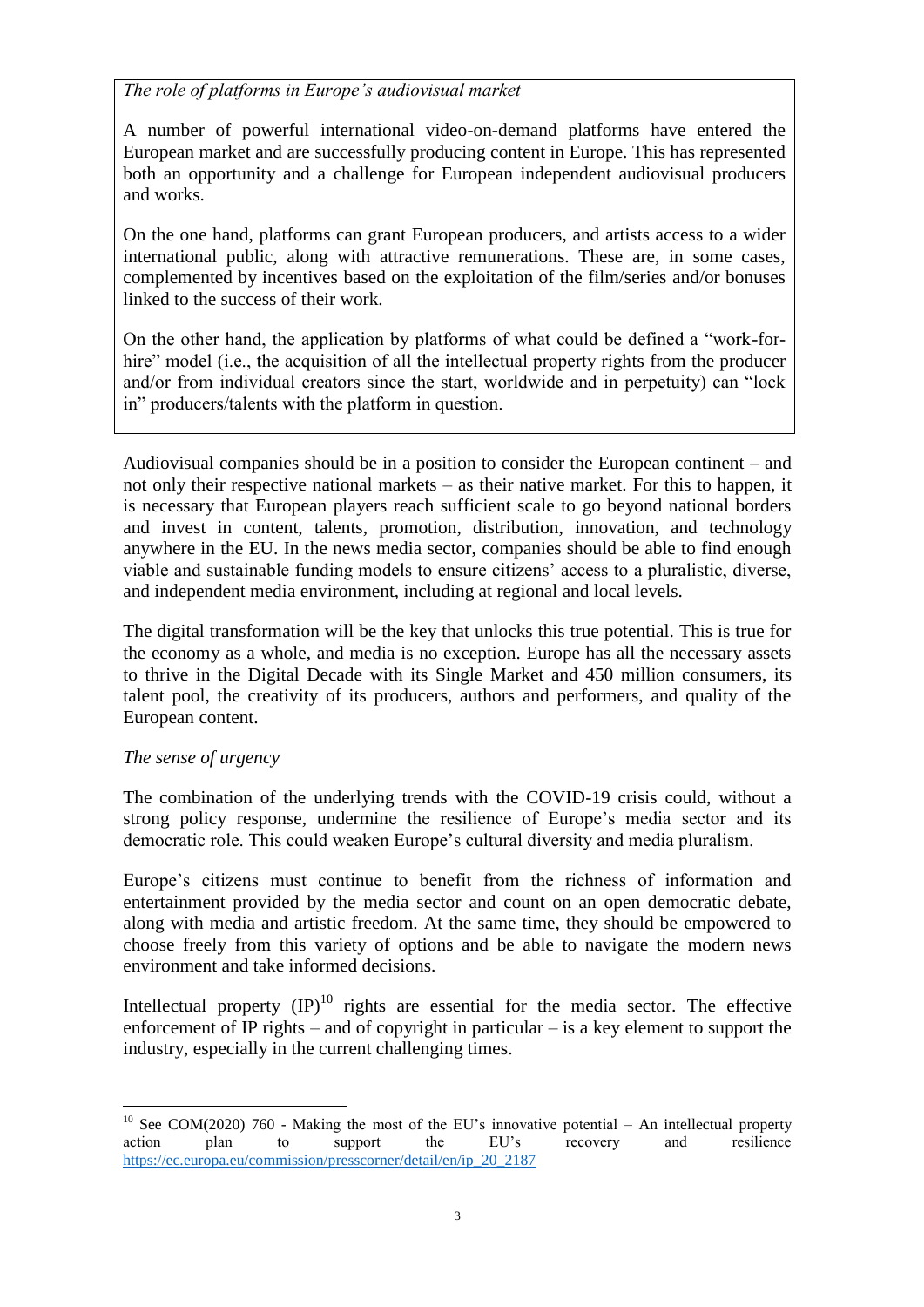The EU has recently modernised its regulatory framework with the revised Audiovisual Media Services Directive  $(AVMSD)^{11}$  and Copyright reform<sup>12</sup> following broad debates on how best to secure free expression in all its facets. This Communication builds on this modern set of rules and proposes further steps, combining investment with other policy actions, to help the media sector face the crisis and become more competitive thereafter. Accordingly, this Communication is built around three themes:

a) *Recover*: what the Commission plans to do to help audiovisual and media companies to weather the current storm and provide liquidity and financial support;

b) *Transform*: address structural issues by helping industry face the twin transitions of climate change and digitisation, in the context of fierce global competition;

c) *Enable and empower*: setting the conditions allowing more innovation in the sector, whilst ensuring a true level-playing field, and empowering citizens to access content more easily and take informed decisions.

The economic recovery and competitiveness of the media sector is a precondition for a healthy, independent and pluralistic media environment, which in turn is fundamental for our democracy. This Communication complements the European Democracy Action Plan. This addresses risks to European democratic systems in the area of disinformation, integrity of elections and media freedom and pluralism. It includes a series of initiatives to create a safer and better environment for journalists to do their work, as well as to promote media literacy.

This Communication is also fully aligned with the Commission's upcoming proposals on the Digital Services Act and Digital Markets Act, which will aim at modernising the legal framework applicable to digital services in the EU. Together they will set out clear rules and responsibilities for online platforms, and especially the most powerful ones, to ensure a level playing field online.

A sound media environment is crucial also for democratic and stable EU Enlargement and Neighbourhood countries. Where feasible and appropriate, the initiatives outlined in this Communication – including those aimed at news media and media literacy – will be open to independent professional media in the countries covered by the EU Enlargement and Neighbourhood policies. These will complement and strengthen the actions pointed out in the EU Action Plan on Human Rights and Democracy 2020-2024<sup>13</sup>. Where relevant, actions will also contribute to the promotion of European media content in third countries.

Actions listed in this Communication will take into account the need for an inclusive European media sector, reflecting Europe's diversity. They will be implemented encouraging equal access to opportunities and resources for people who might otherwise

<sup>&</sup>lt;sup>11</sup> <https://ec.europa.eu/digital-single-market/en/audiovisual-media-services-directive-avmsd>

<sup>12</sup> <https://ec.europa.eu/digital-single-market/en/eu-copyright-legislation>

<sup>13</sup> <https://eur-lex.europa.eu/legal-content/EN/TXT/?uri=JOIN:2020:5:FIN>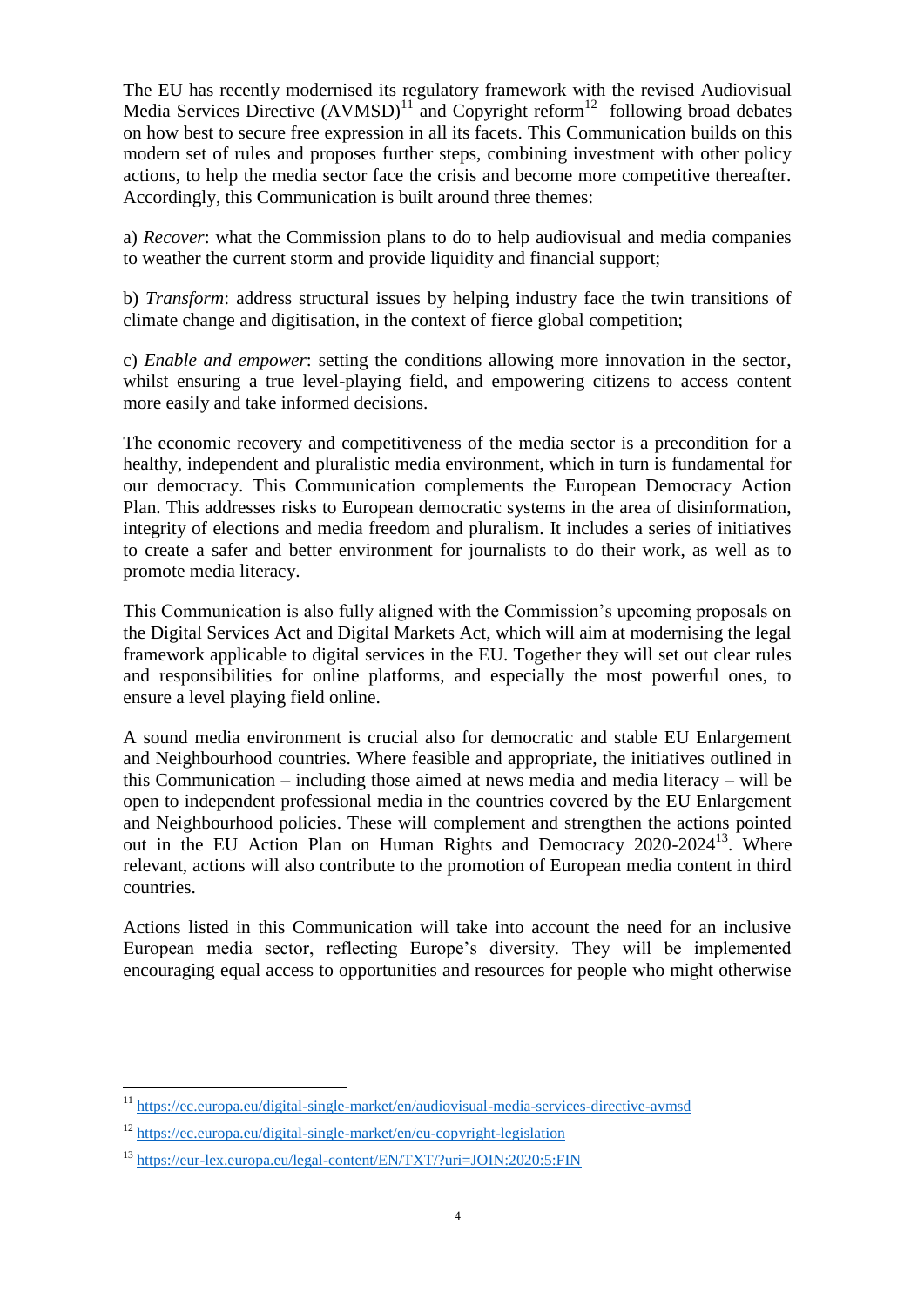be excluded or marginalised, for example including access to content by people with  $disabilities<sup>14</sup>$ .

Existing State aid rules clarify the conditions under which public support may be granted by Member States. In order to facilitate support from national authorities, the Council has invited the Commission to evaluate the application of State aid rules to the press sector. The Commission is assessing the need for appropriate action. The Temporary State aid Framework also applies to sector specific measures, such as aid to the press, music, and audiovisual sectors<sup>15</sup>.

## **2. RECOVER**

 $\overline{a}$ 

Media companies represent critical assets for Europe's competitiveness. It is thus pivotal to provide the appropriate financial support and liquidity, allowing them to weather the current economic storm. In this context, the Creative Europe programme – and in particular its MEDIA strand – will play a crucial role. Such programme has been the main instrument of EU support for cultural and creative sectors, including audiovisual, for the last 30 years.

Based on the political agreement on the next long-term budget and Next Generation EU, reached on 10 November 2020, the 2021-2027 budget of the Creative Europe programme would increase by around 58%, with an overall envelope of EUR 2.2 billion in 2018 prices (compared to 1.4 billion for 2014-2020 in 2018 prices – at EU 27 level). Also, based on the Commission's proposal and pending finalisation of negotiations, the programme will include for the first time actions focused on media freedom and pluralism, journalism, and media literacy.

The Commission has already initiated a number of actions throughout 2020. Flexibility measures for the Cultural and Creative Sectors Guarantee Facility<sup>16</sup> have been introduced, notably an increase of the guarantee coverage up to 90% for individual SMEs and a guarantee cap up to 25% for financial intermediaries, together with credit holidays. Support to the network of European cinemas will be increased by 5 million euros in the first quarter of 2021.

 $14$  This will be done taking into account the UN Convention on the Rights of Persons with Disabilities (CRPD): [https://www.un.org/development/desa/disabilities/convention-on-the-rights-of-persons-with](https://www.un.org/development/desa/disabilities/convention-on-the-rights-of-persons-with-disabilities.html)[disabilities.html](https://www.un.org/development/desa/disabilities/convention-on-the-rights-of-persons-with-disabilities.html)

<sup>&</sup>lt;sup>15</sup> Further, to facilitate support to the press, and enhance the transparency and predictability of State aid control in this sector, the Commission has made and will regularly update an online repository [\(https://ec.europa.eu/competition/sectors/media/sa\\_decisions\\_to\\_media.pdf\)](https://ec.europa.eu/competition/sectors/media/sa_decisions_to_media.pdf) containing relevant case practice. Regularly updated information on aid granted by Member States is also accessible in the transparency register. Importantly, to enable Member States to support businesses in the context of the covid-19 outbreak, on 13 October 2020, the European Commission has decided to prolong and extend the scope of the State aid Temporary Framework adopted on 19 March 2020. Aid granted under the Temporary Framework may be cumulated with aid under de minimis Regulations (Commission Regulations (EU) No 1407/2013, No 1408/2013, No 717/2014, and No 360/2012.), which is exempt from the notification obligation, provided the provisions and cumulation rules of those Regulations are respected.[SA.59106 (2020/N) Compensation scheme for the Danish media sector related to COVID-19 – Denmark; SA.57530 (2020/N) – COVID-19-Aid scheme for audio-visual production companies – Luxembourg; State Aid SA.58801 (2020/N) – Italy COVID-19: Aid to small book publishers and State Aid; SA.58847 (2020/N) – Italy COVID-19: Aid to music.]

<sup>&</sup>lt;sup>16</sup> [https://ec.europa.eu/programmes/creative-europe/cross-sector/guarantee-facility\\_en](https://ec.europa.eu/programmes/creative-europe/cross-sector/guarantee-facility_en)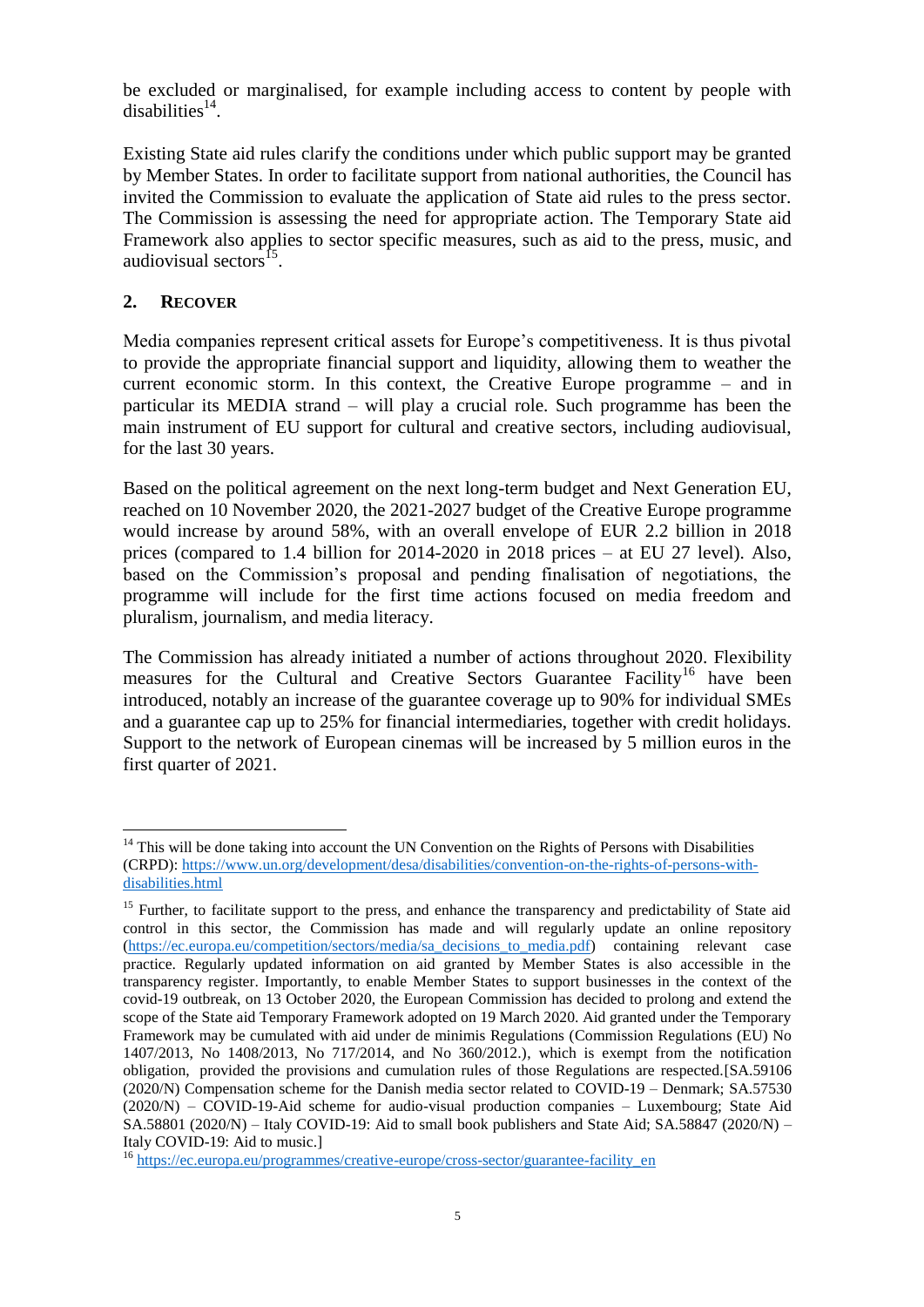European Structural and Investment Funds<sup>17</sup> have the potential to play an important role in supporting the media sector. This is also already eligible for support under the two packages of the "Coronavirus Response Investment Initiative", which redirects existing cohesion funds to crisis response measures, such as providing working capital to  $SMEs<sup>18</sup>$ .

Additional cohesion funding is also made available through REACT-EU  $^{19}$ , where the culture sector is recognised as a priority and support will be focused on short-time work schemes and the self-employed, as well as support to SMEs. .

The temporary Support to mitigate Unemployment Risks in an Emergency (SURE) is also an important instrument available for Member States that need to mobilise significant financial means to fight the negative economic and social consequences of the coronavirus outbreak on their territory<sup>20</sup>.

The Recovery and Resilience Facility is a major opportunity for Member States to invest in the twin digital and green transitions and strengthen the resilience of our industry. Each National Recovery and Resilience Plan will earmark a minimum level of 20% of expenditure for digital. Measures to boost the production and distribution of digital content, such as digital media, will count towards this target.

Under the recovery and resilience plans and in compliance with State aid rules, national reforms and investments can also contribute to strengthening European news media and audiovisual digital capacities, including through multi-country projects, such as coproductions of European content, EU media data space infrastructure, or equity investment to foster European audiovisual production or distribution (see Action 2 below).

In this context, as outlined in the Commission's Annual Sustainable Growth Strategy 2021, Member States should pay attention to sectors that play a key role for our democracies, "especially the media sector where support should be provided in a way that respects and promotes media freedom and pluralism", also initiating sharing among the Member States best practice of public support mechanisms  $21$ .

# *ACTION 1 –Easier access to EU support*

 *A new interactive tool guiding media companies through the various support instruments* 

*For: all EU media companies, regardless of their field of activity (audiovisual, news media etc.) and size* 

The Commission will work to ensure that media companies can access EU support opportunities from all instruments and programmes available. Therefore, it will develop –

 $\overline{a}$ <sup>17</sup> [https://ec.europa.eu/regional\\_policy/en/funding/](https://ec.europa.eu/regional_policy/en/funding/)

<sup>&</sup>lt;sup>18</sup> [https://ec.europa.eu/regional\\_policy/en/newsroom/coronavirus-response/](https://ec.europa.eu/regional_policy/en/newsroom/coronavirus-response/)

 $19$  https://ec.europa.eu/commission/presscorner/detail/en/IP\_20\_2140

<sup>20</sup> [https://ec.europa.eu/info/business-economy-euro/economic-and-fiscal-policy-coordination/financial](https://ec.europa.eu/info/business-economy-euro/economic-and-fiscal-policy-coordination/financial-assistance-eu/funding-mechanisms-and-facilities/sure_en)[assistance-eu/funding-mechanisms-and-facilities/sure\\_en](https://ec.europa.eu/info/business-economy-euro/economic-and-fiscal-policy-coordination/financial-assistance-eu/funding-mechanisms-and-facilities/sure_en)

<sup>&</sup>lt;sup>21</sup> <https://eur-lex.europa.eu/legal-content/en/TXT/?qid=1600708827568&uri=CELEX:52020DC0575>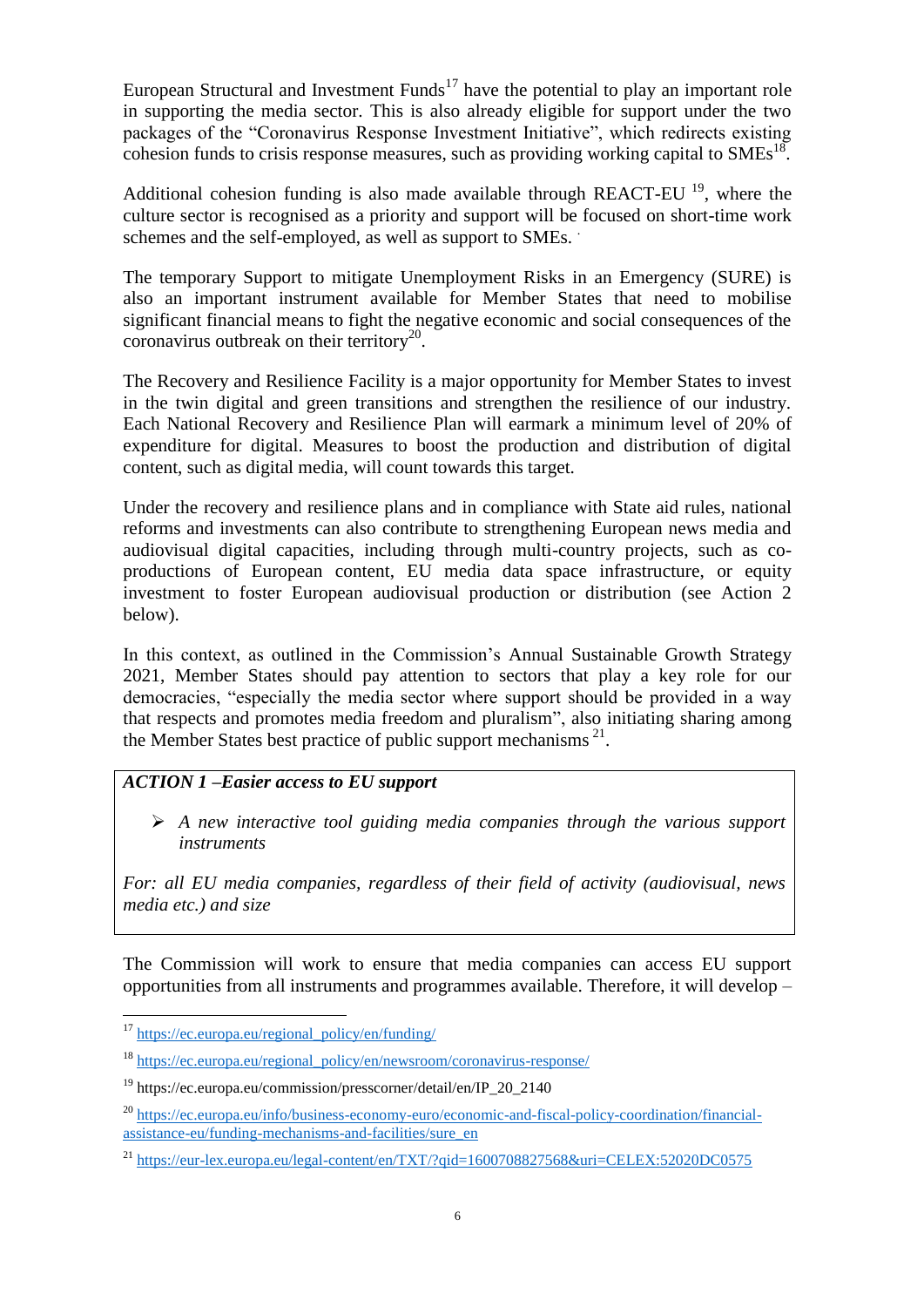in close coordination with the single EU gateway to EU funding opportunities<sup>22</sup> – a new interactive tool, tailor-made for the media sector. This will offer guidance on how to apply for relevant EU support, in the context of the 2021-2027 Multiannual Financial Framework, but also through national recovery and resilience plans.

The tool will bundle all relevant EU funding opportunities for audiovisual media, and those for news media. In just a few clicks, any European media company – regardless of the size and the focus – will be directed, depending on the features and needs of the company, to the most appropriate source of EU support. The companies will also be able to access information on the various calls, and on the opportunities for assistance in the application process.

This will build on existing tools and the experience of the Enterprise Europe Network<sup>23</sup>, which provides support and guidance to companies, including in the media and audiovisual sectors.

*ACTION 2 – MEDIA INVEST aimed at boosting investment in the audiovisual industry* 

- *A dedicated equity investment platform to foster European audio-visual productions and distribution strategies*
- *Developing an investment pipeline through capacity building for investors and investment readiness for companies*

*For: EU audiovisual production and distribution companies* 

The European audiovisual industry is characterised by a large number of highly innovative and creative independent production and distribution companies with a high growth potential. They often however lack the financial strength to compete on a European and global level. At the same time, European investors remain largely unaware of the potential of those companies. They often associate investments in such ventures with high risks due to lack of track record of successful productions and to assets being mainly intangible in character.

A significant contribution to increasing access to lending has been made through the Cultural and Creative Sectors Guarantee Facility<sup>24</sup>. This type of support will be continued through InvestEU.

However, there is also a gap in equity financing for audiovisual, as well as other creative sectors, estimated at 399-648 million euros per year<sup>25</sup>. That is why a new initiative to support equity finance is needed to boost an independent audiovisual production capability in Europe, able to create quality works for the international market coming from all parts of Europe. European companies must have access to the financial means

<sup>&</sup>lt;sup>22</sup> <https://ec.europa.eu/info/funding-tenders/opportunities/portal/screen/home>

<sup>23</sup> <https://een.ec.europa.eu/>

<sup>&</sup>lt;sup>24</sup> [https://ec.europa.eu/programmes/creative-europe/cross-sector/guarantee-facility\\_en](https://ec.europa.eu/programmes/creative-europe/cross-sector/guarantee-facility_en)

 $25$  Ex-ante evaluation of new financial instruments for SMEs, mid-caps and organisations from the cultural and creative sectors, SQW, 2019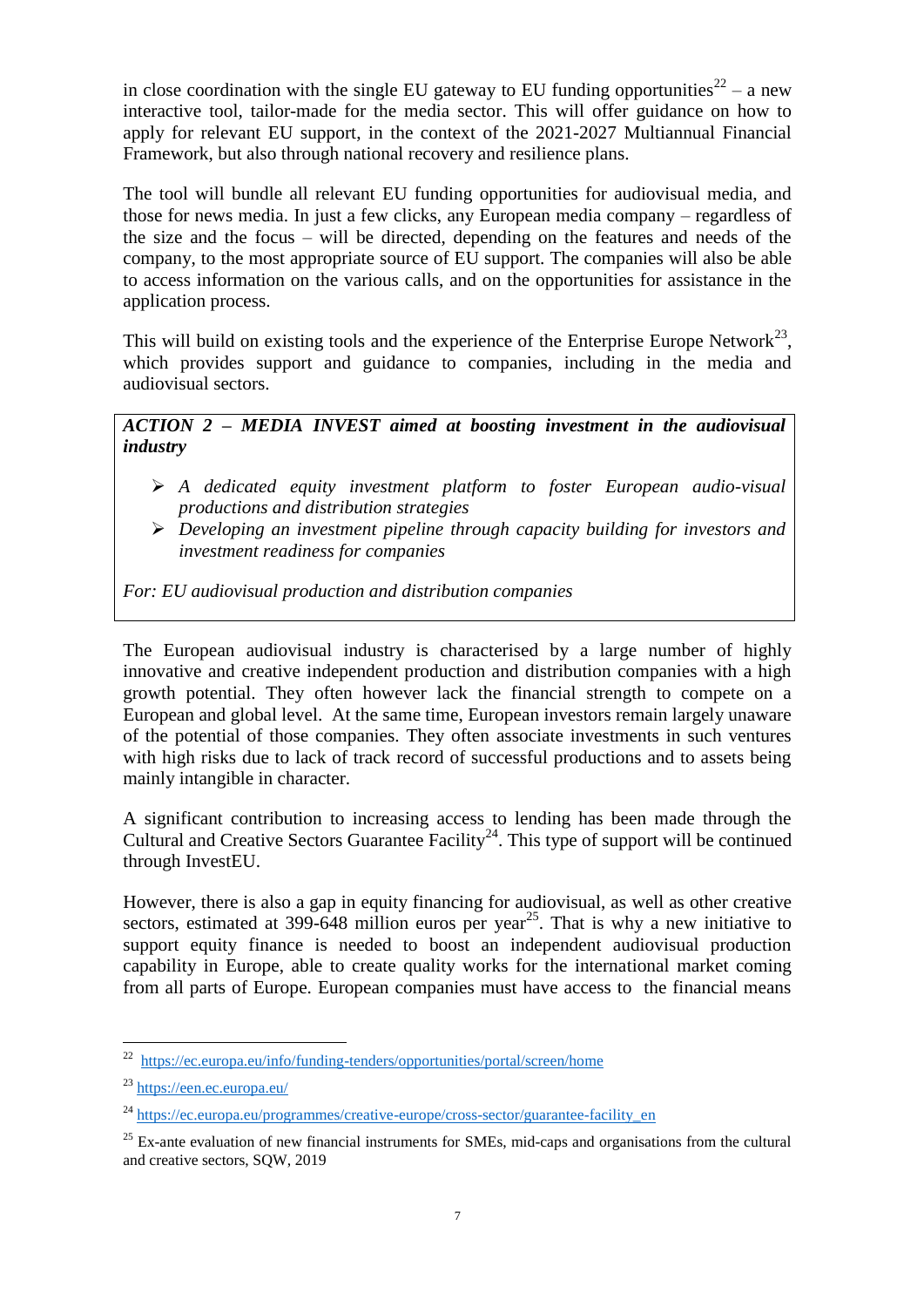to become more autonomous and exploit the intellectual property of the content they produce.

The Commission will support the setup of a dedicated investment platform, kick-started by funds coming, inter alia, from Creative Europe MEDIA and InvestEU. It will aim at mobilising private investors and will be open to collaboration with national promotional institutions and industry associations. It will support audiovisual ventures that could produce high-end works for the European and international markets, coordinating rights exploitation and distribution across territories.

The investment platform will help audiovisual companies to scale up to the international level, so that they can take higher risks, develop structured collaborations with distributors or other media outlets, and manage and exploit their catalogues. In turn, by strengthening the companies' own funds, the latter can invest in bigger productions that will have greater chances of reaching wider audiences and box-office.

The target is to leverage investments of 400 million euros over a 7-year period, thus making a significant contribution to addressing the gap in equity financing<sup>26</sup>. It might also, under certain conditions, be combined with Member State Recovery and Resilience Plans financed through Next Generation  $EU^{27}$ .

The investment platform will be complemented with capacity building activities for investors aimed at increasing their knowledge of global production and distribution markets and their associated risks, and providing them with market intelligence. An Investor Conference will be held in 2021 to gather and mobilise the investor community.

In addition, building on the experience of the Cultural and Creative Sector Guarantee Facility, investment readiness actions will be offered to audiovisual companies interested in this type of investment. These will receive tailor-made guidance adapted to their business strategy to attract investors and identify the most promising projects.

## *ACTION 3 - 'NEWS': an initiative to bundle actions and support for the news media sector*

- *Better access to finance, through loans and a pilot equity initiative*
- *Capacity building among investors and media*
- *Support for news media to work on collaborative transformation*
- *A European News Media Forum*

 $\overline{a}$ 

*For: European news media companies, journalists, and related organisations*

 $26$  There is a gap in equity financing for audiovisual, as well as other creative sectors, estimated at 399-648 million euros per year. Source: Ex-ante evaluation of new financial instruments for SMEs, mid-caps and organisations from the cultural and creative sectors, SQW, 2019

 $27$  In line with Commission proposal for a Regulation establishing a Recovery and Resilience Facility COM(2020) 408 final. Article 8 provides that support under the Recovery and Resilience Facility shall be additional to the support provided under other Union funds and programmes. Article 22 provides that the Commission and the Member States shall ensure effective coordination between the RRF and other Union programmes.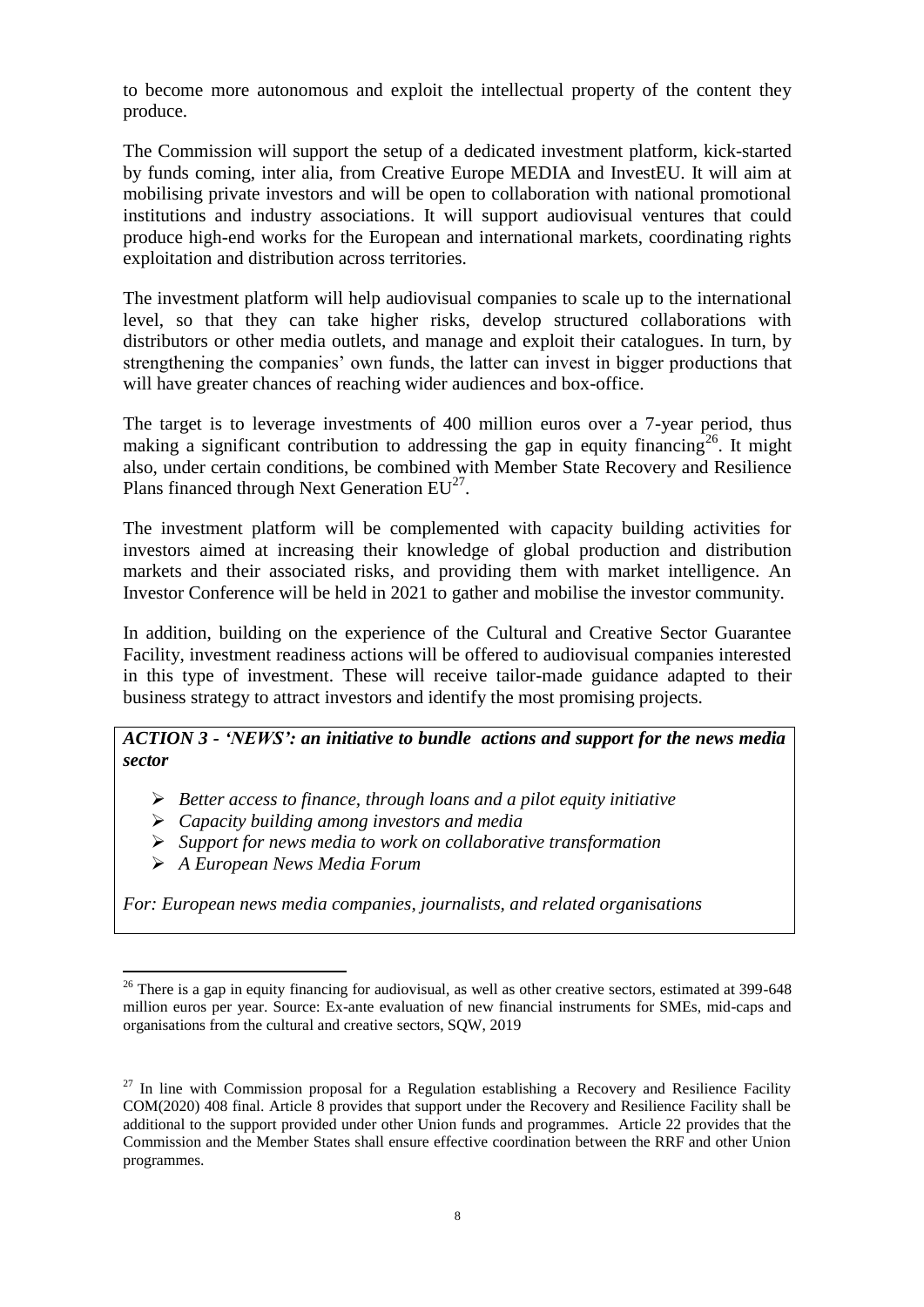News media are an economic sector as well as a public good. It requires time, stability and resources for news media outlets to produce independent, trustworthy content. This includes the need for increased capacity for media to analyse and reflect scientific information on major societal issues, such as health and climate change. However, over the last few years, the news media sector has been facing continuous change because of evolving revenue models and the digital shift. Facing monetisation difficulties, in some cases, media outlets – in particular at the local and regional level – have had to close down, potentially exposing small markets to 'news deserts'. There has also been a decline in media outlets sending staff correspondents abroad, which can have a detrimental effect on in-depth analysis and professional reporting. The COVID-19 crisis might accelerate these trends, while at the same time European citizens are relying on news media more than ever before, as reflected by growing readership and audience numbers $^{28}$ .

The Commission will launch a 'NEWS' initiative to bundle actions and support to the news media sector. This initiative will look holistically at the challenges facing the news media industry and provide a coherent response, bringing together different funding instruments under a common banner. This will increase the coherence, visibility, and impact of actions supported under different funding streams, while fully respecting the independence of the media.

The Commission will facilitate better access to finance by stimulating loans as well as equity finance:

- For news media in search of liquidity, access to loans will be facilitated thanks to the backing of the InvestEU guarantee, building on the experience with the Cultural and Creative Sectors Guarantee Facility and the European Fund for Strategic Investments.
- For news media requiring investment, the Commission will aim to establish an equity-based pilot through InvestEU that can support inter alia the news media sector in innovative ways, co-investing with funds coming from philanthropists, foundations, and other private partners.

These actions will be complemented by capacity-building services that aim to increase the knowledge of the European news media market among investors as well as media and support investment readiness among European media outlets, in particular local media. This will create dialogue and engagement with potential investors and facilitate investment.

Furthermore, dedicated support will be provided in the form of grants under the crosssectoral strand of Creative Europe for collaborative news media partnerships. Grants will support the testing of new business models, in particular, local media, assisting media in developing their business and editorial standards, promoting collaborative and crossborder journalism, training and mobility of professionals , and sharing of best practices. Networking among the selected projects will be facilitated to maximise impact.

The Commission will engage in regular exchanges with the industry to work towards a news media innovation agenda that can help the sector thrive in the digital economy and

 $\overline{a}$ <sup>28</sup>https://ec.eu<u>ropa.eu/commfrontoffice/publicopinion/index.cfm/Survey/getSurveyDetail/instruments/STA</u> [NDARD/surveyKy/2262](https://ec.europa.eu/commfrontoffice/publicopinion/index.cfm/Survey/getSurveyDetail/instruments/STANDARD/surveyKy/2262)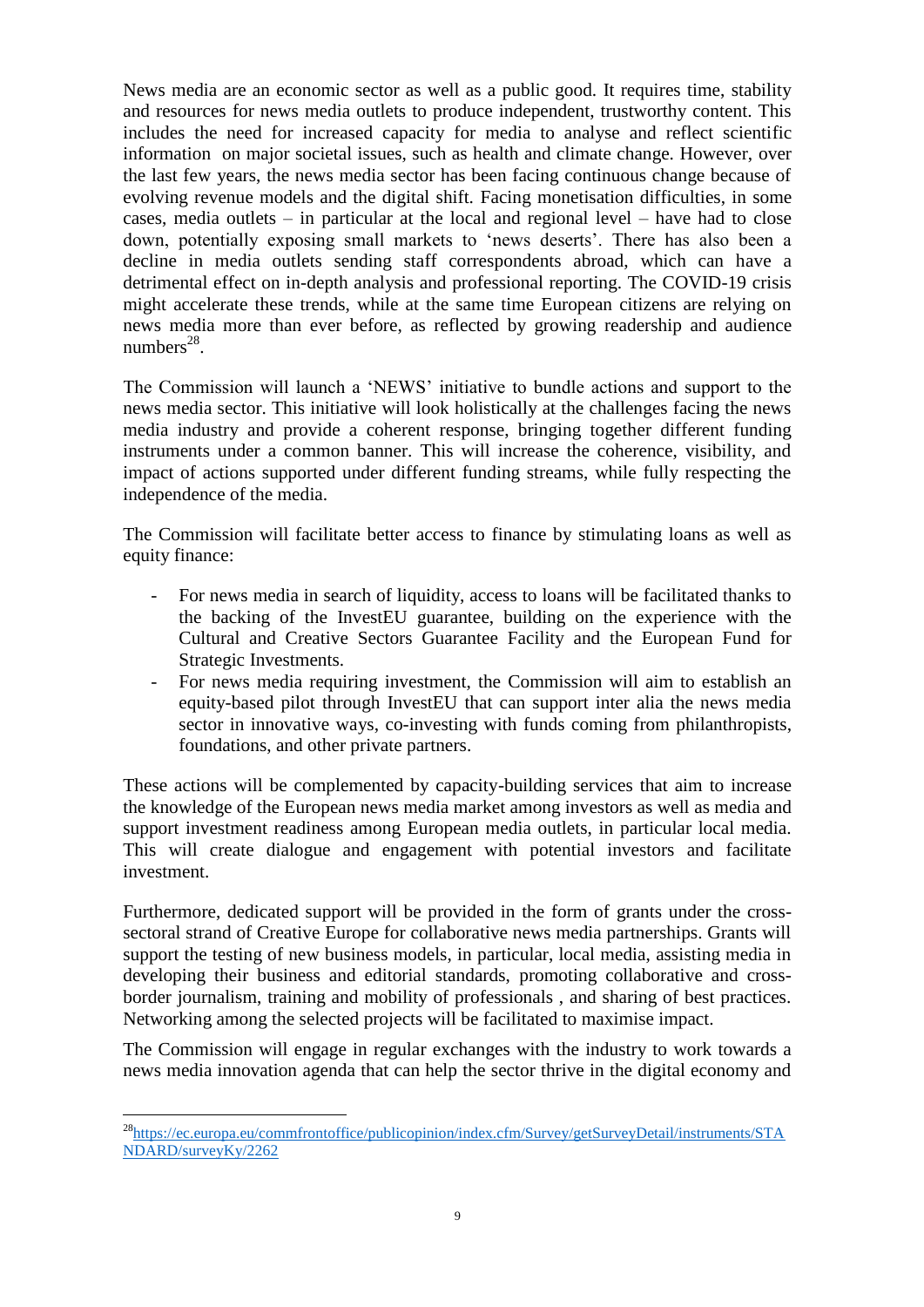society. To this end, the Commission will establish a European News Media Forum to engage with stakeholders, including media regulatory authorities, representatives of journalists, self-regulatory bodies (media/press councils), civil society, and international organisations.

# **3. TRANSFORM**

The objective of this section is to encourage the long-term resilience and competiveness of Europe's media industry, accompanying in particular the twin digital and green transitions. This is also important to support the crucial role of the sector in meeting societal needs and fostering European values.

As for many industrial sectors, data technology is at the centre of the transformation of the media sector.<sup>29</sup> In particular, audience data in fields in which Europe's global competitors are well positioned – such as personalised content development and promotion –allows for new business models based on a more direct relationship with the customers<sup>30</sup>. A key example is advertising, where the Internet overtook TV as the main channel in 2015 and has steadily consolidated its lead since then. In 2018, Internet advertising totalled over 50 billion euros, whilst TV advertising reached less than 40 billion euros $31$ .

At the same time, the availability of consumer data continues to increase in step with the use of smart phones. The proportion of readers accessing news from smartphones has risen from 39% in 2014 to 48% in 2020. This offers new opportunities for creating, promoting, and distributing content in formats that are tailored to readers' needs.

In this context, the respect for data protection<sup>32</sup> is essential to strengthen individuals' fundamental rights in the digital age and facilitate business by clarifying rules for companies and public bodies in the digital single market.

The emerging area of immersive content is also a sector whose potential is largely unexplored, and where synergies could be built between the media sector and other key European industries.

Europe's media sector must not lag behind in the green transition. Therefore, in line with the European Green Deal<sup>33</sup> objectives – reaching climate-neutrality by 2050, decoupling economic growth from resource use, restoring biodiversity, and cutting pollution – actions will be established to reduce the environmental impact of the sector.

*ACTION 4 Unleashing innovation through a European media data space and encouraging new business models* 

 *Create a media data space to support media companies in sharing data and developing innovative solutions*

<sup>&</sup>lt;sup>29</sup> <https://eur-lex.europa.eu/legal-content/EN/TXT/HTML/?uri=CELEX:52020DC0066&from=EN>

[https://reutersinstitute.politics.ox.ac.uk/sites/default/files/2020-06/DNR\\_2020\\_FINAL.pdf.](https://reutersinstitute.politics.ox.ac.uk/sites/default/files/2020-06/DNR_2020_FINAL.pdf)

<sup>&</sup>lt;sup>31</sup> European Audiovisual Observatory

<sup>32</sup> [https://ec.europa.eu/info/law/law-topic/data-protection/data-protection-eu\\_en](https://ec.europa.eu/info/law/law-topic/data-protection/data-protection-eu_en)

<sup>33</sup> [https://ec.europa.eu/info/strategy/priorities-2019-2024/european-green-deal\\_en](https://ec.europa.eu/info/strategy/priorities-2019-2024/european-green-deal_en)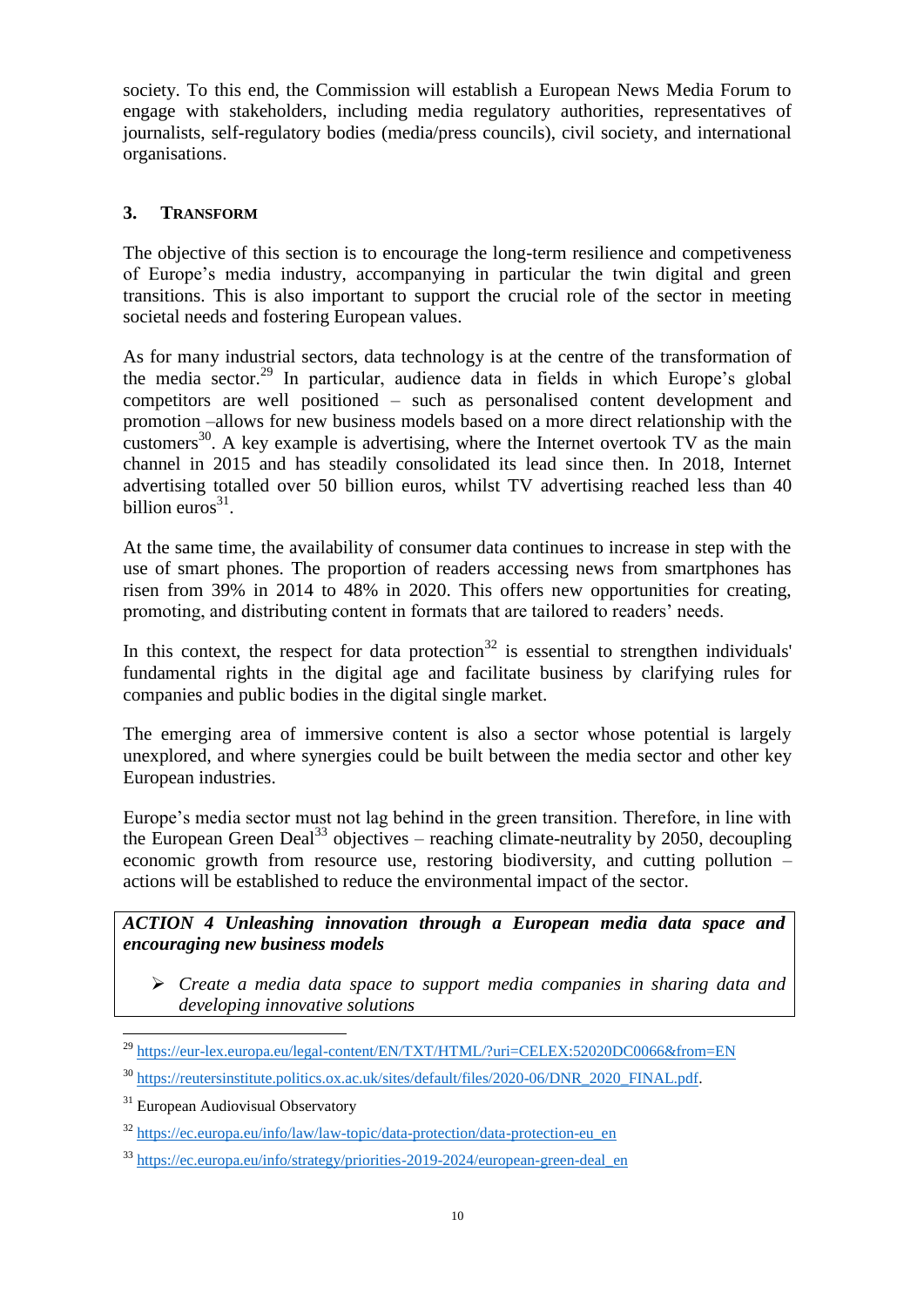*European Media Outlook: a report to analyse media trends* 

*For: European publishers, broadcasters, radios, advertising companies, media SMEs, technology providers, content and tech start-ups, content creators, producers, distributors* 

In order to become more innovative and competitive European media companies should be empowered to make better decisions and deploy more advanced solutions based on insights gleaned from data. The Commission proposes to bring this about by fostering the creation of a European "media data space". This initiative builds on the European Data Strategy<sup>34</sup> and will be carried out in full respect of data protection legislation.

Data spaces can change the way in which creators, producers, and distributors collaborate. They host relevant media data such as content, audience data and content meta-data as well as other types of data on users' behaviours that might be useful to create content better tailored to consumer needs and distribute it more efficiently.

The media data space initiative, financed through the Horizon Europe and Digital Europe Programmes (DEP), will support press publishers, broadcasters, other media companies and technology providers in the creation of a data space dedicated to media applications. DEP will help the deployment of the data infrastructure and define a data interoperability strategy. In line with the European Data Strategy and the new horizontal data governance initiative $35$ , it will also integrate state-of the art tools and services needed for the management and processing of the data, define the conditions for sharing and using the data, including IP, data protection privacy, and competition rules. The initiative will be set out taking into account the inputs of the broad stakeholder community.

The data infrastructure should be available to both public service media and commercial media operators, whether large or small, start-ups or established players. For example, several EU news publishers could pool together, in a pro-competitive manner and in respect of data protection rules, their content and customer data to produce news targeting their own national audiences, with the relevant content automatically translated into their own languages. The data space could also provide valuable insight to services aiming at increasing the findability of media content (news and entertainment content) across borders, as well as facilitating access to computing resources for creative SMEs. Furthermore, it could allow for exploitation of synergies with datasets produced by other creative industries (e.g., data spaces for cultural heritage) and industrial sectors (e.g., retail, automotive).

In addition, Horizon Europe will support innovative applications and technologies in the media domain. Investments in modular and open-source infrastructure media components could facilitate the emergence of new business models and their uptake by traditional and new media, thereby improving citizens' access to broadly sourced information.

In order to enhance its knowledge base and inform future policy initiatives, the European Commission will procure a report, the 'Media Industry Outlook' every two years. This will explore media trends – from technology advances to emerging production and

<sup>&</sup>lt;sup>34</sup> [https://ec.europa.eu/info/strategy/priorities-2019-2024/europe-fit-digital-age/european-data-strategy\\_en](https://ec.europa.eu/info/strategy/priorities-2019-2024/europe-fit-digital-age/european-data-strategy_en)

 $35$  [https://ec.europa.eu/commission/presscorner/detail/en/ip\\_20\\_2102](https://ec.europa.eu/commission/presscorner/detail/en/ip_20_2102)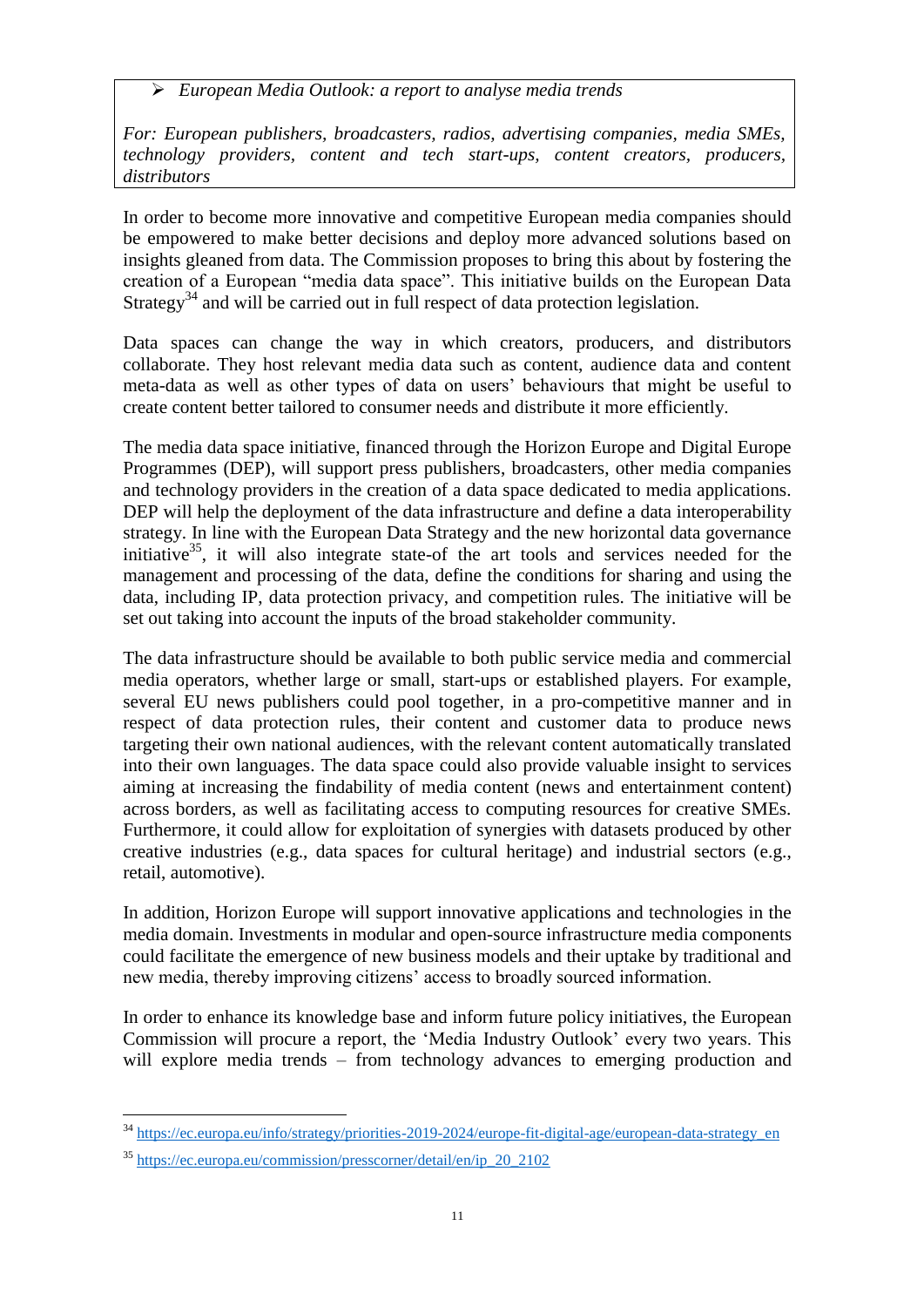consumption patterns – and analyse their potential impact in the European media market and business models.

*ACTION 5 – Fostering a European Virtual and Augmented Reality (VR/AR) industrial coalition* 

- *VR/AR industry coalition to stimulate cooperation across industry sectors and ensure European leadership*
- *Launch a VR Media Lab on projects for new ways of storytelling and interacting*

*For: European Virtual and Augmented Reality companies and professionals and industries using VR/AR applications* 

Immersive technologies and high-quality content allow creating new applications and use cases as well as new ways of engaging with audiences. Immersive technologies create more appealing and immersive experiences in different domains such as media, entertainment, culture, healthcare, design, architecture, manufacturing, education, tourism, fashion, training or retail shopping.

By 2030, Virtual Reality (VR) and Augmented Reality (AR) have the potential to add about 1,3 trillion euros to the global economy, up from 39 billion euros in  $2019^{36}$ .

While most of the big players are currently in Asia and the US, Europe also has great potential to become market leader in this technology<sup>37</sup>. EU research funds have supported more than 450 projects dedicated to VR and AR, for a total of over 1 billion euros since the 1990s.

Europe has a distinct competitive advantage when it comes to content thanks to its large cultural diversity: leading cultural players such as the ARTE, the Venice Film Festival, and the Centre National du Cinema are actively exploring and supporting the potential of VR. Europe also has highly skilled workers capable of 3D modelling and creating computer-generated (CG) content for the gaming industry and VR animation.

Building on Europe's creativity and strong research base, VR/AR content, technical solution and applications have the potential to trigger innovations in other industrial sectors, such as manufacturing industries, by improving product development and processes. Besides, they play an important role in driving the transformation of the tourism sector and helping creative industries such as fashion or architecture, to develop new business models, make production more efficient by reducing waste, and enhance costumers' experience.

However, the European VR/AR sector suffers from fragmentation across sectors, players, and applications. The Commission therefore proposes to launch a VR/AR Coalition to stimulate cooperation and cross-fertilisation across sectors and ensure European leadership in this crucial, growing market. The VR/AR Coalition would provide a platform for synergies, by fostering joint actions and commitments.

<sup>&</sup>lt;sup>36</sup> <https://www.pwccn.com/en/tmt/economic-impact-of-vr-ar.pdf>

<sup>&</sup>lt;sup>37</sup> [https://ec.europa.eu/futurium/en/system/files/ged/vr\\_ecosystem\\_eu\\_report\\_0.pdf](https://ec.europa.eu/futurium/en/system/files/ged/vr_ecosystem_eu_report_0.pdf)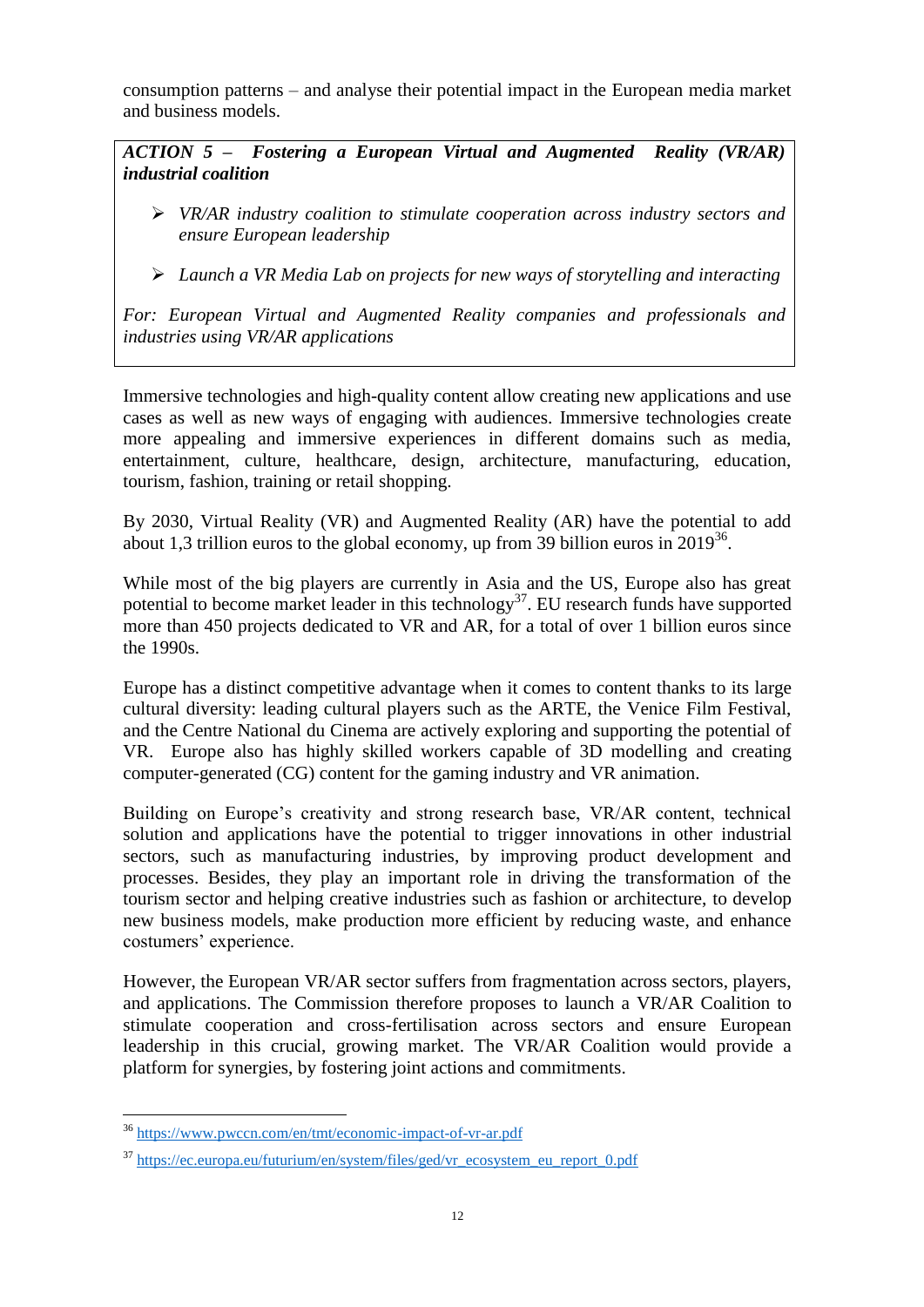The Coalition will be based on a broad, cross-sectorial approach involving industries, technology providers and creatives. The Coalition would reflect this diversity of skills and consist of prominent players of the various sectors, ranging from content production and distribution, to the availability of technology, as well as innovation and business development. It would include members representing national or regional VR/AR associations, various industry representatives that could benefit from the wider use of VR/AR technologies for content creation and use.

The Coalition would present, by end 2021, a strategic paper setting out a) the extent to which VR/AR are deployed in the media sector; b) objectives for optimum deployment of VR/AR in the media sector to be reached by 2026; c) concrete commitments on how the industry will contribute to meet these objectives.

A VR Media Lab will also be launched to support creative cooperation on projects for new ways of storytelling and interacting, through virtual and augmented reality. It will enable joint work and mutual learning between people representing a range of professional groups (journalists, filmmakers, game designers, programmers, researchers). The funded projects will focus on content for entertainment, culture and news, as well as virtual reality applications in other industries, such as tourism, and fields such as education.

### *ACTION 6 - Towards a climate-neutral audiovisual sector*

 *A structured exchange of best practice with the industry and (sub)national film and audiovisual funds*

*For: European audiovisual companies and professionals* 

 $\overline{a}$ 

The environmental impact of the media sector is significant. Unlike many other industries in Europe, the CO2 emissions of this industry in Europe are on a continuous rise also because of the constant increase in media consumption, particularly through streaming platforms.

In the audiovisual sector, estimates range from 35 MtCO2e (metric tons of carbon dioxide equivalent) for a TV series episode to 1000 MtCO2e for a feature film<sup>38</sup>. One European feature film on average producers 192 Tonnes of CO2. Large international (co) productions could have a much bigger impact of up to several thousand tonnes of CO2.

In line with the EU objective of climate-neutrality by 2050, the Commission will collaborate closely with the industry and (sub)national film and audiovisual funds with the objective of sharing existing best practices<sup>39</sup> and agree on common tools and green standards. Online streaming platforms – whose share of carbon footprint is growing given the rise in consumption – will also be invited to put forward their ideas and initiatives.

 $38$  Greening the European Audiovisual Industry – The Best Strategies and their costs (to be published in 2021)

<sup>&</sup>lt;sup>39</sup> One of the relevant sources of good practices and a platform for cooperation will be the European Climate Pact to be launched by the European Commission in December 2020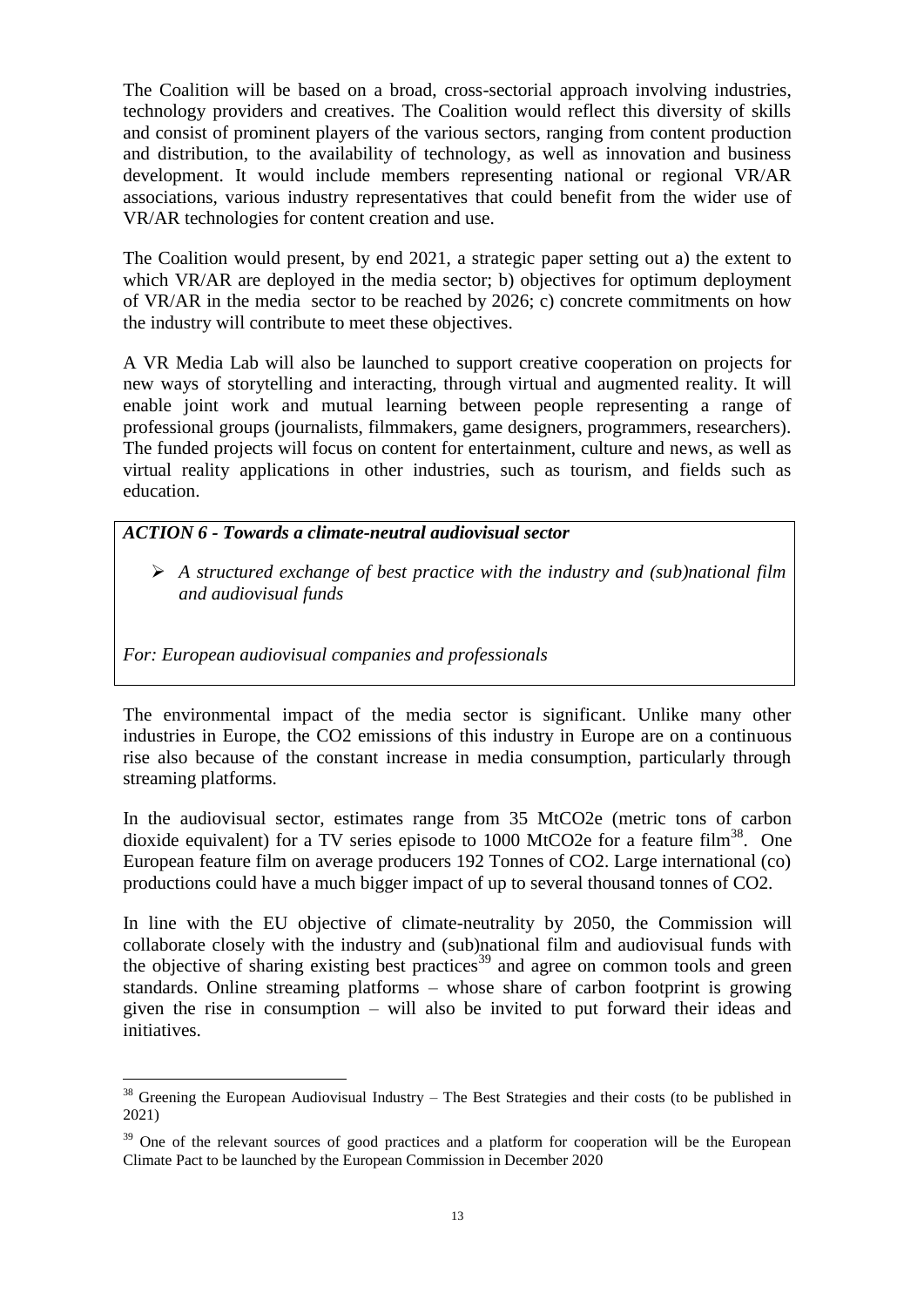The Commission will be working on a best practice guide for green production and provision of services. The approach will be gradual, with the aim of raising awareness and nudging the industry to start to implement more sustainable solutions. It will complement the Commission actions in the Digital Strategy<sup>40</sup> on making infrastructure such as data centres and telecommunication networks climate neutral, energy efficient and sustainable.

### **4. ENABLE AND EMPOWER**

.

 $\overline{a}$ 

Europeans should be the protagonists of the Digital Decade. Recent European legislation – such as the revised AVMSD and the Copyright reform – contributes to ensuring an enhanced responsibility of all media actors, including online platforms, for the protection of vulnerable groups of media users, particularly minors. It also reinforces the rights of Europe's creators.

Building on this solid regulatory environment, this section sets out initiatives to enable European media companies and talents thrive in European and global markets. These initiatives take into account the need for citizens to be able to find and choose diverse quality content online and be able to navigate smoothly and effectively within the modern media environment.

Whilst specific attention will be devoted to Europe's youth, Europeans from all backgrounds and generations  $-$  including the elderly  $-$  will be empowered to be active and critical users of media content.

## *ACTION 7 – Towards a broader availability of audiovisual content across the EU*

 *Launch a dialogue with the audiovisual industry in order to agree on concrete steps to improve the access to and availability of audiovisual content across borders in the EU*

*For: the audiovisual industry (producers, broadcasters, video-on-demand services, distributors, etc.), consumers organisations, and other interested parties, such as national film funds*

With the COVID-19 crisis, the online use of audiovisual services at home has increased exponentially together with the willingness of households to invest in home entertainment technologies<sup>41</sup>. The crisis creates an opportunity for industry to reach a broader audience online. The recent Content Portability Regulation<sup>42</sup> allows European

<sup>40</sup> https://ec.europa.eu/digital-single-market/en/content/european-digital-strategy

<sup>&</sup>lt;sup>41</sup> According to the Pwc Report "Global Entertainment  $\&$  Media Outlook 2020-2024", as a result of the COVID 19 crisis, SVOD revenue is expected to overtake box office in 2020 and is projected to surge away in the coming five years, reaching more than twice the size of box office in 2024. At the same time, the worldwide turnover of streaming services has increased by 26% in 2020.

 $42$  Regulation (EU) 2017/1128 of the European Parliament and of the Council of 14 June 2017 on crossborder portability of online content services in the internal market.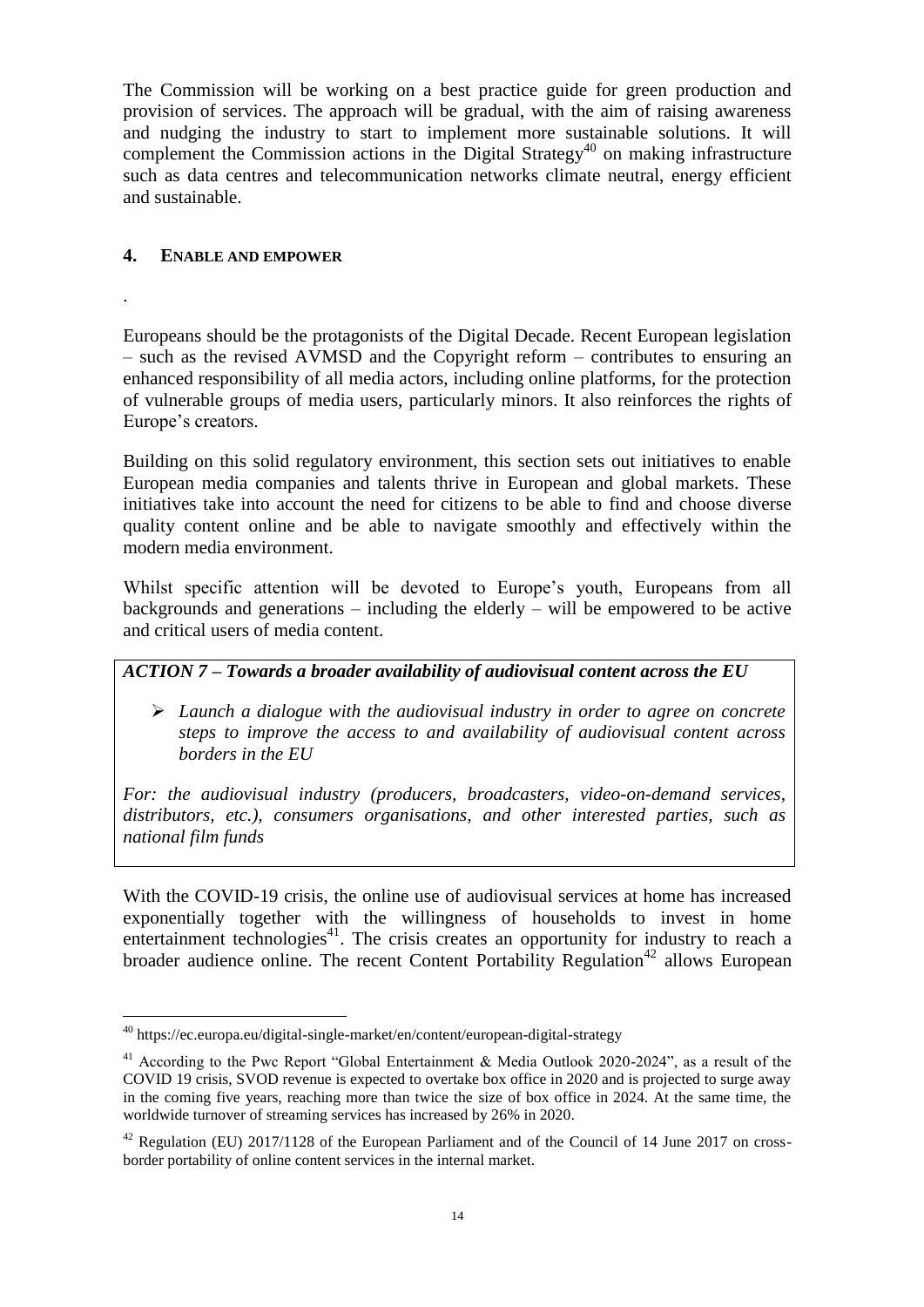citizens to travel with the content that they have bought or subscribed to across the EU and has already provided practical benefits $^{43}$ .

When it comes to availability of audiovisual content online, there is significant potential for increase: the Report on the review of the Geoblocking Regulation<sup>44</sup> shows important differences among the audiovisual catalogues across Member States On average, only 14% of films are available on the video-on-demand services of all Member States<sup>45</sup>.

A recent Eurobarometer survey indicates that over a third of Internet users are interested in accessing audiovisual content across borders<sup>46</sup>. These findings are confirmed by the latest data from the European Audiovisual Observatory, according to which EU films are made available on average in not more than three EU27 countries on video on demand platforms<sup>47</sup>. This represents a trove of unexploited potential and diversity to be enjoyed by Europeans.

The audiovisual industry should be able to benefit from Europe as its native market and take advantage of the new consumption trends by making more works available online in the different Member States.

In order to accompany the audiovisual industry in this transformation, the Commission intends to launch a dialogue with the sector. This dialogue will contribute to agreeing on concrete steps to improve access to and availability of audiovisual content across borders, as a follow-up to the Geoblocking Regulation review. This would allow the industry to scale up and reach new audiences, and benefit European citizens by giving them a wider choice.

The dialogue will gather representatives from the audiovisual industry (producers broadcasters, video-on-demand services, distributors etc.), consumers organisations and other interested parties, such as national film funds, and will take place in the course of 2021. Possible specific targets to increase the circulation of audiovisual works across the EU and ways to achieve them could be defined in the dialogue.

The Commission, will monitor the progress in the achievement of the specific targets in cooperation with the audiovisual sector and decide on the follow-up, assessing various options, including legislative intervention.

 $43$  Europeans who travel often confirm the importance of the rules for their journeys. Nearly half (49%) of Europeans who have a free of charge or paid subscription for online content services and have travelled in the EU have tried to access it when visiting another EU country. 2019 Eurobarometer 477a "Accessing content online and cross-border portability of online content services - survey on cross-border portability".

<sup>&</sup>lt;sup>44</sup> Report from the Commission to the European Parliament, the Council, the European Economic and Social Committee and the Committee of the Regions on the first short-term review of the Geo-blocking Regulation. Available at: https://ec.europa.eu/digital-single-market/en/news/commission-publishes-itsshort-term-review-geo-blocking-regulation

<sup>&</sup>lt;sup>45</sup> There are significant differences by country, as for example, viewers in Greece have access only to 1.3% of the films available online in the EU, while those in Germany have access to 43.1%. Source: Commission staff working document on the first short-term review of the Geo-blocking Regulation.

<sup>46</sup> Flash Eurobarometer 477b, 2019

 $^{47}$  European Audiovisual Observatory, Report "Film and TV content in VOD catalogues 2020 Edition"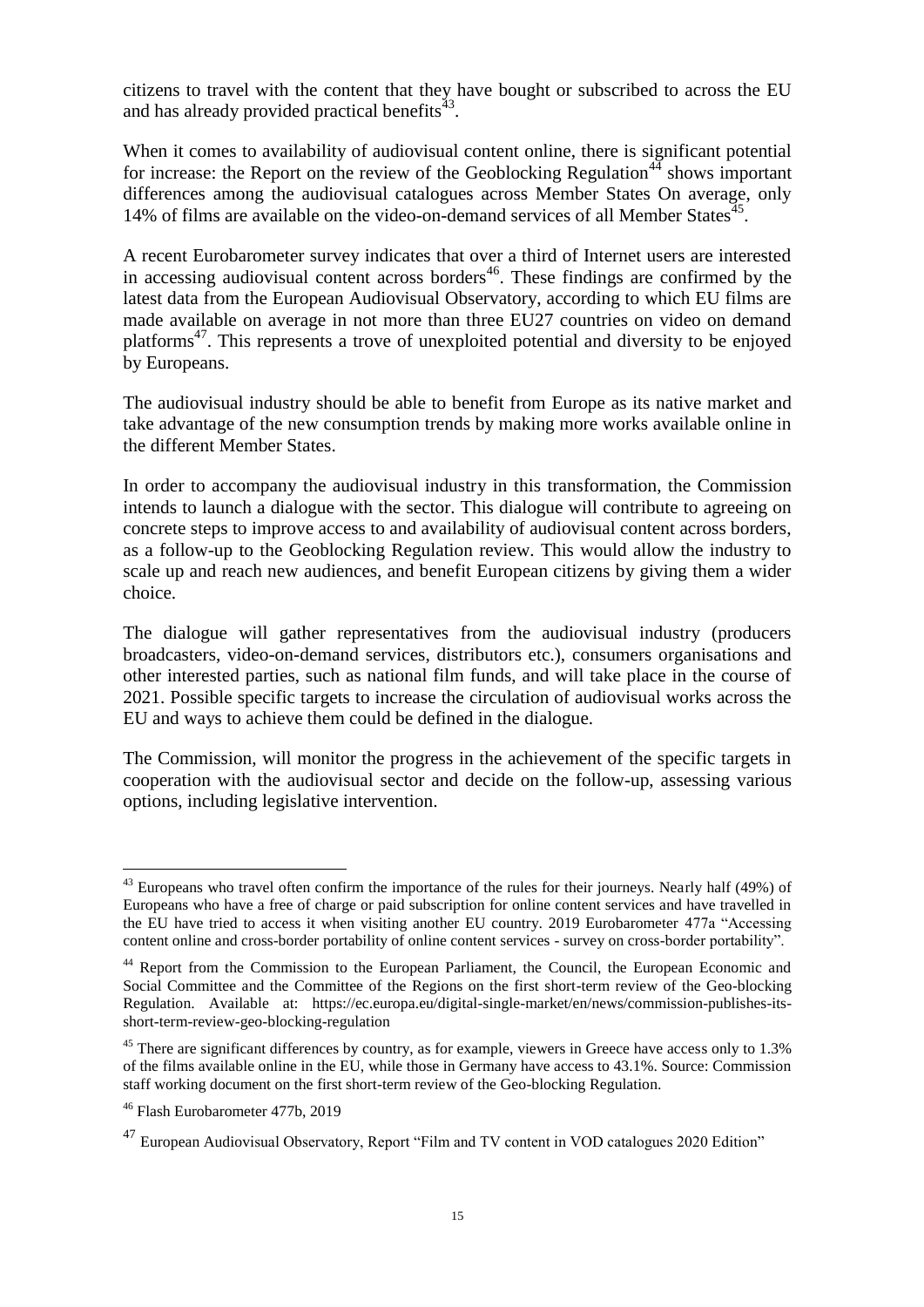At the same time, cinemas should remain cultural venues offering enhanced opportunities for social interaction. To this end, the Commission will explore, through Creative Europe MEDIA, ways to encourage cinemas to enhance further the experience of cinemagoers.

## *ACTION 8 – Fostering European media talents*

- *New mentoring programmes for Europe's media talents*
- *MEDIA boot-camps providing hands-on intensive training for young media professionals*
- *Campaign on diversity in front & behind the camera*
- *MEDIA market gateway to scout Europe's most promising start-ups active in the media sector and help them thrive*
- *Creative Innovation Labs open to start-ups and scale-ups*

*For: European audiovisual professionals, innovative European media companies (from the audiovisual sector and beyond)* 

Talents in the media industry, regardless of the sector and of where they are located in Europe, are at the core of its competitiveness.

However, some professions are still perceived as inaccessible by groups in society. This is illustrated, for example, by the under-representation of women in decision-making positions in the audiovisual industry<sup>48</sup>.

The Commission will mainstream the mentoring practices that have been emerging as highly successful in the training projects supported in the last years for the audiovisual sector through Creative Europe MEDIA<sup>49</sup>. Such mentoring programmes will develop in diverse formats, exploiting all the creative and business opportunities offered by digital technologies.

In addition, a communication campaign will be launched to foster diversity not only in front of but also behind the camera, in order to improve diversified representations and add new ideas, stories, and voices. The campaign will underpin the Commission's Communication 'A Union of equality: EU anti-racism action plan 2020-2025<sup>'50</sup>, as well as the EU Strategy for LGBTIQ equality<sup>51</sup>, and the EU Roma strategic framework for equality, inclusion and participation<sup>52</sup>.

Highlighting inspiring role models is an essential step in promoting access to these professions through a greater diversity of profiles. The campaign will thus aim to

 $48$  According to the EU Gender Equality Strategy 2020-2025, the Commission will continue supporting projects promoting gender equality under Creative Europe, including under Music Moves Europe, and will present a gender equality strategy in the audio-visual industry as part of the next MEDIA sub-programme, including financial support, structured dialogue, mentoring and training for women film-makers, producers and screenwriters.

<sup>49</sup> [https://eacea.ec.europa.eu/creative-europe/actions/media/training\\_en](https://eacea.ec.europa.eu/creative-europe/actions/media/training_en)

<sup>50</sup> [https://ec.europa.eu/info/policies/justice-and-fundamental-rights/combatting-discrimination/racism-and](https://ec.europa.eu/info/policies/justice-and-fundamental-rights/combatting-discrimination/racism-and-xenophobia/eu-anti-racism-action-plan-2020-2025_en)[xenophobia/eu-anti-racism-action-plan-2020-2025\\_en](https://ec.europa.eu/info/policies/justice-and-fundamental-rights/combatting-discrimination/racism-and-xenophobia/eu-anti-racism-action-plan-2020-2025_en)

 $51$  https://ec.europa.eu/commission/presscorner/detail/en/ip\_20\_2068

<sup>52</sup> https://ec.europa.eu/info/policies/justice-and-fundamental-rights/combatting-discrimination/romaeu/roma-equality-inclusion-and-participation-eu\_en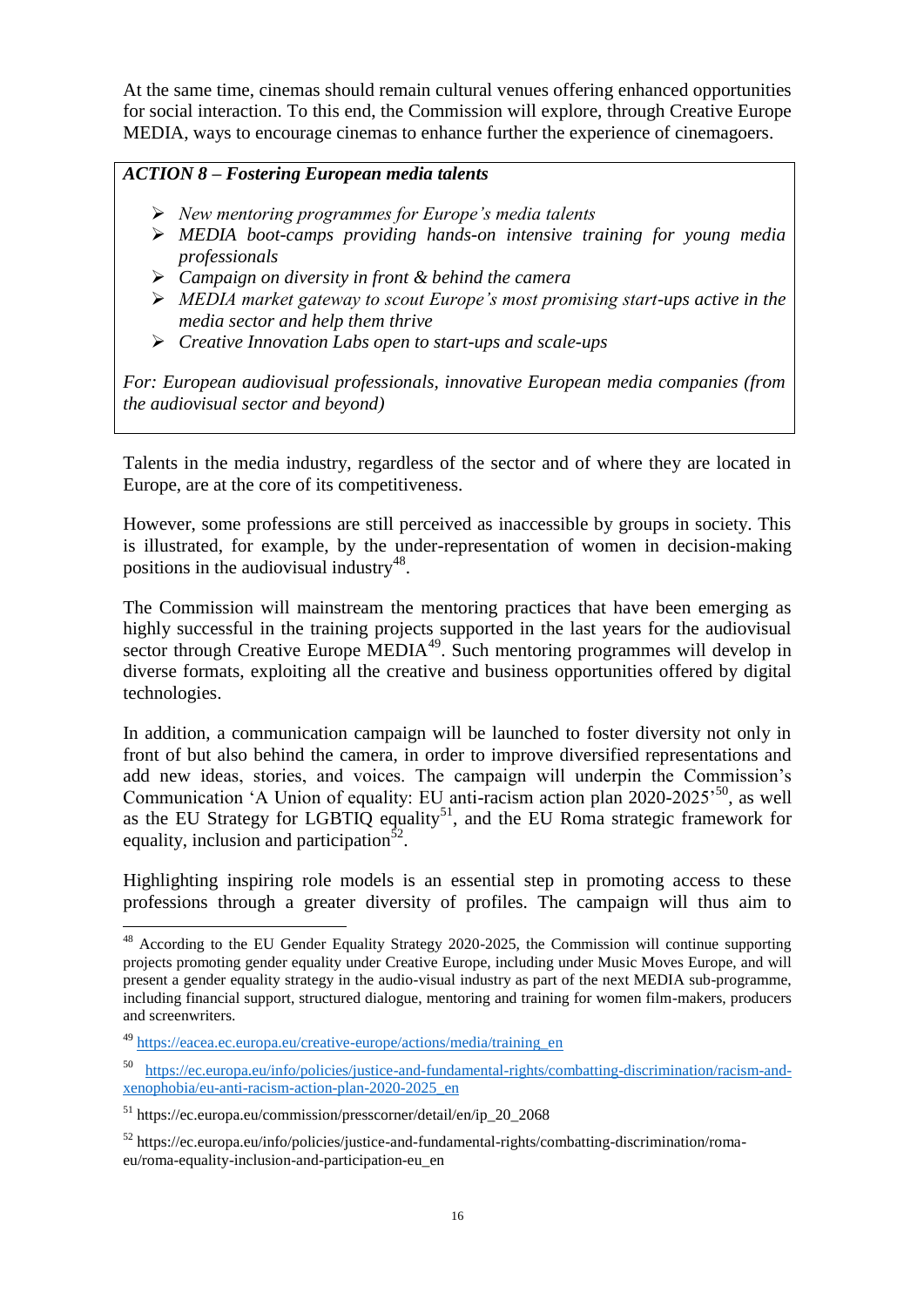spotlight European professionals, in order to promote a wide range of professions and encourage women and disadvantaged groups in society, such as people with disabilities or people with a minority racial or ethnic background to consider these careers.

Furthermore, skills development initiatives under Creative Europe will be reinforced by the organisation of intensive training courses (MEDIA boot-camps), where young media talents from across Europe can gain practical experience in areas such as innovative storytellers, new business models, new post-production technologies, along with skills to deliver accessible content.

Creative Europe MEDIA will also join forces with other initiatives – such as the Innovation Radar<sup>53</sup>, Startup Europe<sup>54</sup> and the Media Motor Europe<sup>55</sup> CSA – to scout Europe's most promising start-ups active in the media environment. To that end, a call for expression of interest targeting the creative and media tech communities will be launched under Startup Europe to map out promising ventures.

Creative Europe MEDIA will also provide a breeding ground for those companies and help them thrive in a rapidly changing audiovisual sector. Such companies could benefit from a strengthened access to market support from Creative Europe MEDIA through a so-called "MEDIA Market Gateway". This will involve active preparation, including coaching and mentoring on market trends and positioning, business plans, commercialisation strategies, to make the most of a combined physical/virtual presence in the most important global media markets (Berlinale, Cannes, Venice, GamesCom, VR Days etc.) under the European label.

Start-ups and scale-ups will have the possibility to participate in the Creative Innovation Labs, a new initiative under the cross-sectorial strand of Creative Europe. This will bring together media and other creative sectors (e.g., music, publishing) and experiment with data, virtual and augmented reality and other technologies to develop new content, new business models, new skills, to promote diversity inclusion, and sustainability and to boost audience engagement.

It is important to note that innovative media start-ups and SMEs will also be able to apply for Horizon Europe support under the European Innovation Council<sup>56</sup> and the European Institute of Innovation and Technology<sup>57</sup>.

# *ACTION 9 – Empowering citizens*

- *Practical application of the new media literacy obligations of the AVMSD (media literacy toolbox and guidelines to Member States)*
- *Support the creation of alternative media content aggregation services*

*For: European citizens, in particular younger people; video-sharing platforms*

<sup>53</sup> <https://www.innoradar.eu/>

<sup>54</sup> <https://startupeuropeclub.eu/>

<sup>55</sup> <https://cordis.europa.eu/project/id/871552>

<sup>56</sup> See EIC pilot:<https://ec.europa.eu/research/eic/index.cfm>

<sup>57</sup> <https://eit.europa.eu/>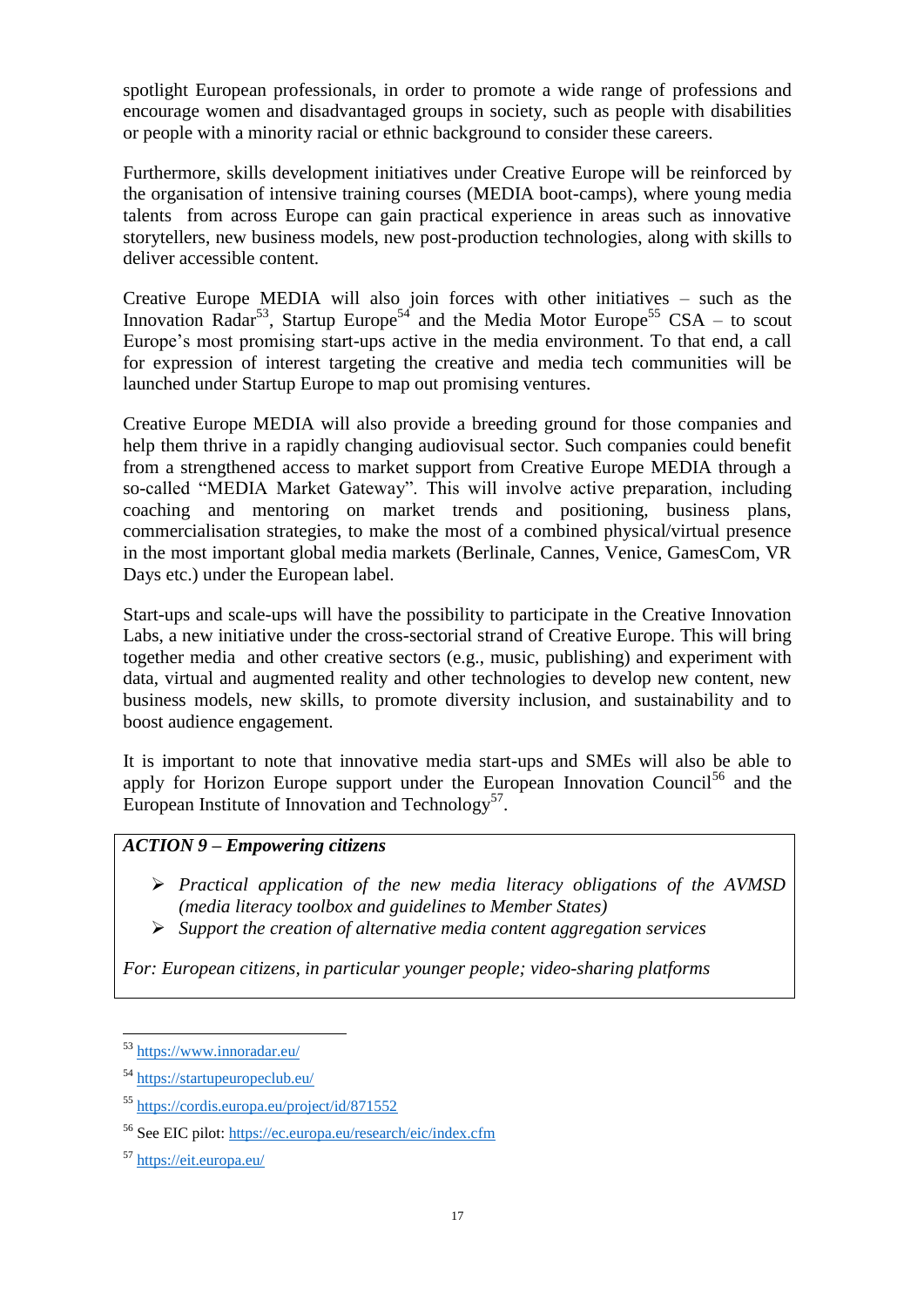Media literacy is critical to empower citizens in today's media environment and it should be supported across various programmes and initiatives, as outlined in the European Democracy Action Plan. This underlines the importance of media literacy in combating disinformation and promotes cooperation in this regard.

Media literacy includes all technical, cognitive, social, civic and creative capacities that allow citizens to access the media, to have a critical understanding of it and to interact with it. Media literacy is also critical to empower consumers to take informed decisions and to support them in embracing a more sustainable and environmentally friendly consumption. Media literacy should be integrated in school curricula to enable children to use media services responsibly and to be better equipped to face the threats of online violence and disinformation.

The revised AVMSD has set out specific measures to help improve citizens' media literacy skills. The Directive provides that Member States should promote and take measures for the development of media literacy skills (and report on such measures to the Commission, on the basis of the Commission's guidelines defining the scope of such reports); and that video-sharing platforms should put in place effective media literacy measures and tools and raise users' awareness of those measures and tools.

The effective implementation of these AVMSD provisions is of key importance for further development of media literacy skills and to improve the accessibility of content across Member States. Therefore, to ensure practical application of the new obligations, especially in the online sphere, the Commission, together with the European Group of Audiovisual Regulators (ERGA) and other experts, as well as and in dialogue with videosharing platforms, will develop a toolbox to improve users' awareness, improve their critical skills and choices and to help users reach a greater variety of media content available on video sharing platforms.

This initiative is expected to be particularly beneficial for younger users, who should be fully involved in its development. For this reason, the Commission will set-up an ad hoc sounding board composed of students and young journalists to test and promote the toolbox. The board will be gender-balanced, inclusive, and diverse. Such an approach will make sure that the toolbox addresses effectively the needs of younger users and further empowers them in the online environment, including tackling stereotypes built on gender, culture, religion or sexual preferences. Implementation of the toolbox will also be part of AVMSD media literacy reports, the scope of which will be determined via Commission guidelines to be issued in 2021.

As part of these actions, the Commission will also scale up its efforts within the next edition of the European media literacy week, with a view to make it even more impactful and inclusive. In this context, the Commission will explore potential further cooperation with relevant international organisations.

The proposed actions will be fully aligned and complementary to the objectives of the Digital Education Action Plan  $2021-2027^{58}$ , which will aim to make education even more responsive to helping learners to develop the ability to critically approach, filter and assess information, notably to identify disinformation and to manage overload of information as well as develop financial literacy<sup>59</sup>.

<sup>&</sup>lt;sup>58</sup> [https://ec.europa.eu/education/education-in-the-eu/digital-education-action-plan\\_en](https://ec.europa.eu/education/education-in-the-eu/digital-education-action-plan_en)

<sup>&</sup>lt;sup>59</sup> The importance of media literacy was also underlined in the 2020 Skills Agenda for Europe, which envisaged that the Commission, together with Member States, will work on new priorities for the European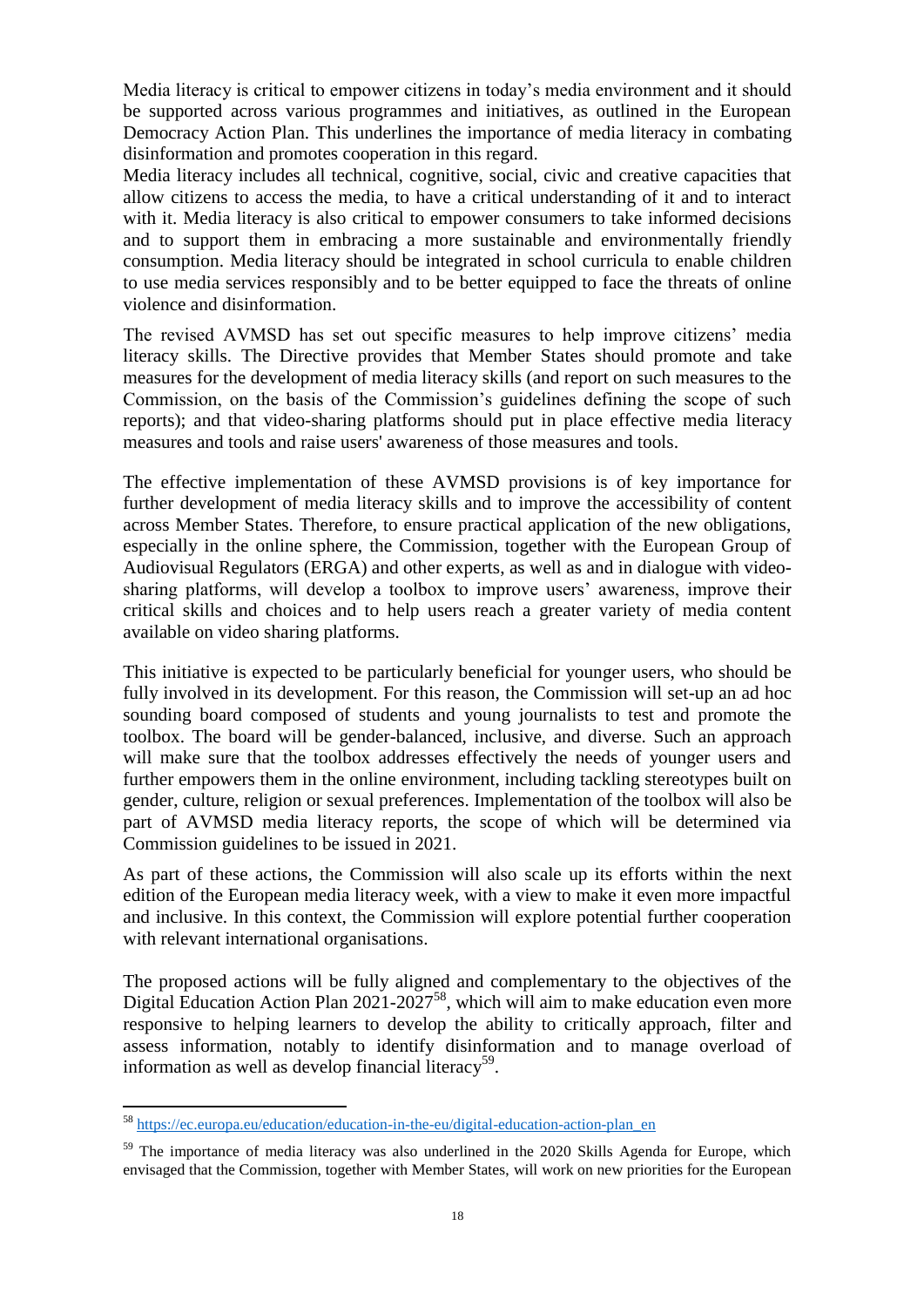The Horizon Europe programme will also contribute to improve citizens' political participation by fostering critical digital literacy, and access to pluralistic media content.

To complement these actions, the Commission will support research and innovation for advanced methods of search, discovery and aggregation, in order to facilitate the creation of independent alternative news aggregation services capable of offering a diverse set of accessible information sources.

The awareness of audiences – particularly young audiences – about European content will be raised in the context of the  $30<sup>th</sup>$  anniversary of Creative Europe MEDIA in 2021. A campaign will be launched spreading the word to younger generations about the richness and diversity of European content by showcasing success stories, projects and talents supported by the programme.

#### *ACTION 10 – Ensuring the functioning of the European media market*

 $\triangleright$  Strengthen the cooperation framework among European media regulators within the European Regulators Group for Audiovisual Media Services (ERGA)

*For: European media regulators, European audiovisual media industry and market players*

Establishing a true level playing field for all audiovisual media players and a fair environment for creators and those investing in content have been the central goals of the revised AVMSD and the modernised copyright framework.

For example, to ensure fair competition between broadcasters and video-on-demand platforms in promoting and investing in European content, the revised AVMSD requires the latter to ensure a 30% share of European works in their catalogues.

The effective and consistent implementation of the revised AVMSD and copyright rules at national level will be key in order to make sure that they deliver. At the same time, it will be crucial to ensure that the intangible assets of media players are protected through an effective enforcement of their IP rights.

As regards the revised AVMSD, Member States, and in particular their media regulators, must adequately monitor the correct application of the new rules, and enforce them where necessary $60$ . This will require, in particular, the following:

Agenda for Adult Learning. This will aim to complement the renewed European cooperation framework in education and training and to support the achievement of United Nations' Sustainable Development Goal.

<sup>&</sup>lt;sup>60</sup> In addition to the new rules, Directive 2005/29/EC on unfair business-to-consumer commercial practices in the internal market ('the UCPD') applies to unfair commercial practices occurring in audiovisual media services, such as misleading and aggressive practices, to the extent that they are not covered by the provisions of the AVMS Directive. The Consumer Protection Cooperation (CPC) Network under Regulation (EU) 2017/2394 ensures enforcement of EU consumer law in case of intra-Union and Union– wide infringements.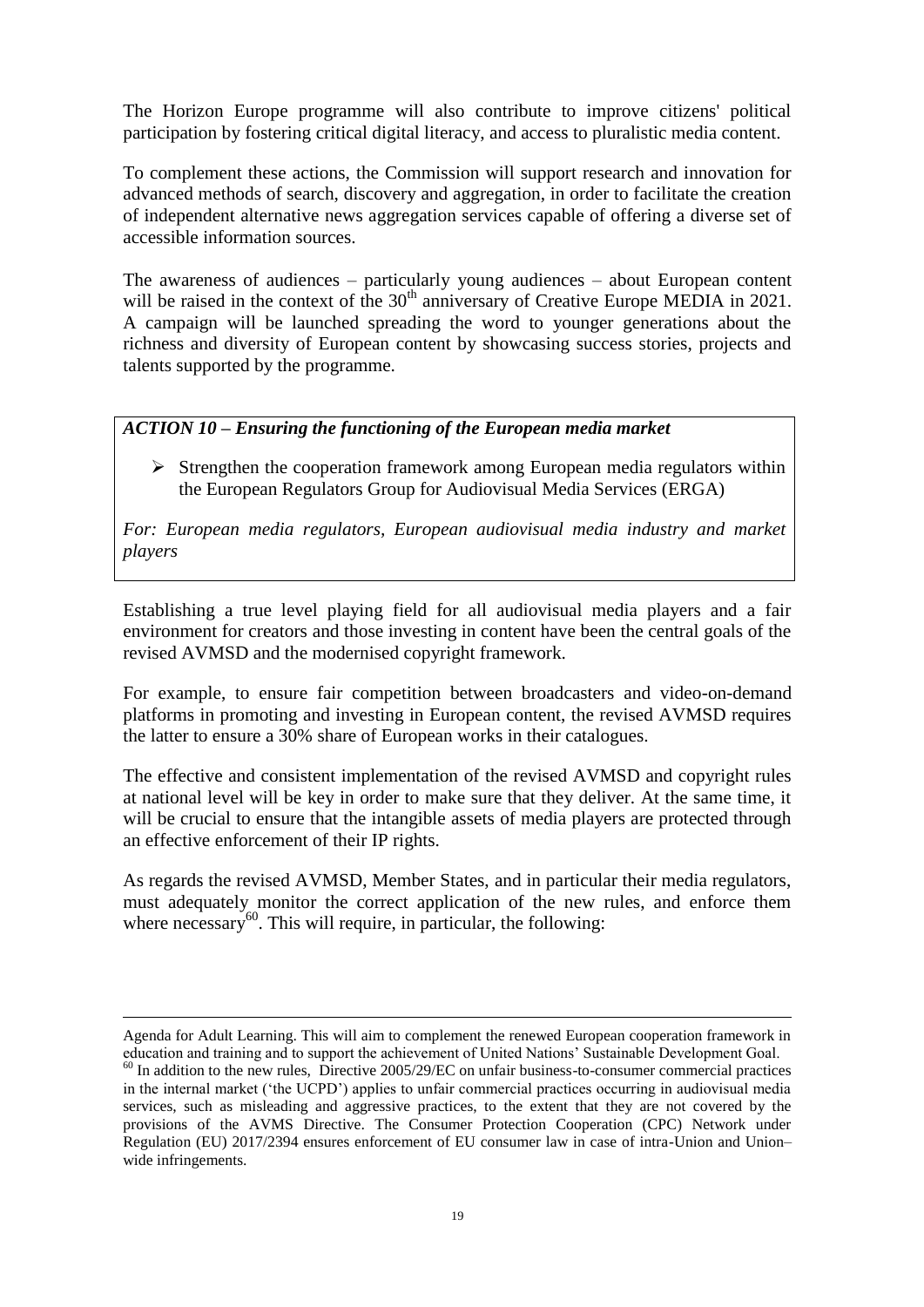- The consistent implementation of the share obligations for European content in on-demand catalogues (also based on the Guidelines recently issued by the Commission) $^{61}$ ;
- The coherent application of the new rules on the prominence of European works, by issuing additional practical guidance, and encouraging common approaches on prominence of general interest content<sup>62</sup>;
- The effective enforcement of the new obligations for video-sharing platforms.

In this regard, the Commission will assess whether the cooperation within the Regulators Group for Audiovisual Media Services (ERGA) needs to be reinforced in order to ensure that its format and scope contributes to effective functioning of the new media rules in practice and is able to address new challenges in the media markets. To this end, the Commission will continue to take stock of best practices in cross-border cooperation, closely monitoring the performance of the ERGA's Memorandum of Understanding (MoU), to be put in place by end of the year.

The MoU is a sectorial and voluntary cooperation mechanism, based on the unique expertise of the European media regulators. It will contain specific cooperation and information exchange mechanisms for the European media regulators in view of addressing practical issues and cross-border cases related to the implementation of the revised AVMS Directive that fall within their competences. This initiative, focusing in particular on the above-mentioned regulatory novelties of the revised AVMSD, will complement the horizontal governance system for online services to be established by the Digital Services Act. The Commission will, by end of 2021, assess the functioning of the MoU and propose improvements, if necessary.

Furthermore, in cooperation with Member States, their Film Funds, and ERGA, and involving the on-demand platforms, the Commission will explore further ways of fostering more diversity in video-on-demand catalogues. In line with the goal of the AVMSD to encourage broadcasters to include an adequate share of co-produced European works or of European works of non-domestic origin in their services, the aim will be to agree on voluntary targets for increased presence of such works also in videoon-demand catalogues. This will mutually reinforce the goal of Creative Europe MEDIA to boost presence of such works on all distribution platforms.

Ensuring the good functioning of the European media market also requires addressing piracy of copyright-protected content, which, despite a slight decline, remains a

<sup>61</sup>Guidelines pursuant to Article 13(7) of the Audiovisual Media Services Directive on the calculation of the share of European works in on-demand catalogues and on the definition of low audience and low turnover; [https://eur-lex.europa.eu/legal](https://eur-lex.europa.eu/legal-content/EN/TXT/?uri=uriserv:OJ.C_.2020.223.01.0010.01.ENG&toc=OJ:C:2020:223:TOC)[content/EN/TXT/?uri=uriserv:OJ.C\\_.2020.223.01.0010.01.ENG&toc=OJ:C:2020:223:TOC](https://eur-lex.europa.eu/legal-content/EN/TXT/?uri=uriserv:OJ.C_.2020.223.01.0010.01.ENG&toc=OJ:C:2020:223:TOC)

 $62$  Article 7a of the revised AVMSD recognises that Member States may take measures to ensure the appropriate prominence of audiovisual media services of general interest, to meet objectives such as media pluralism, freedom of speech and cultural diversity. Regarding this provision, a specific subgroup of ERGA was set up in 2020 to facilitate a common understanding of its scope and potential regulatory approaches Member States can take in this area.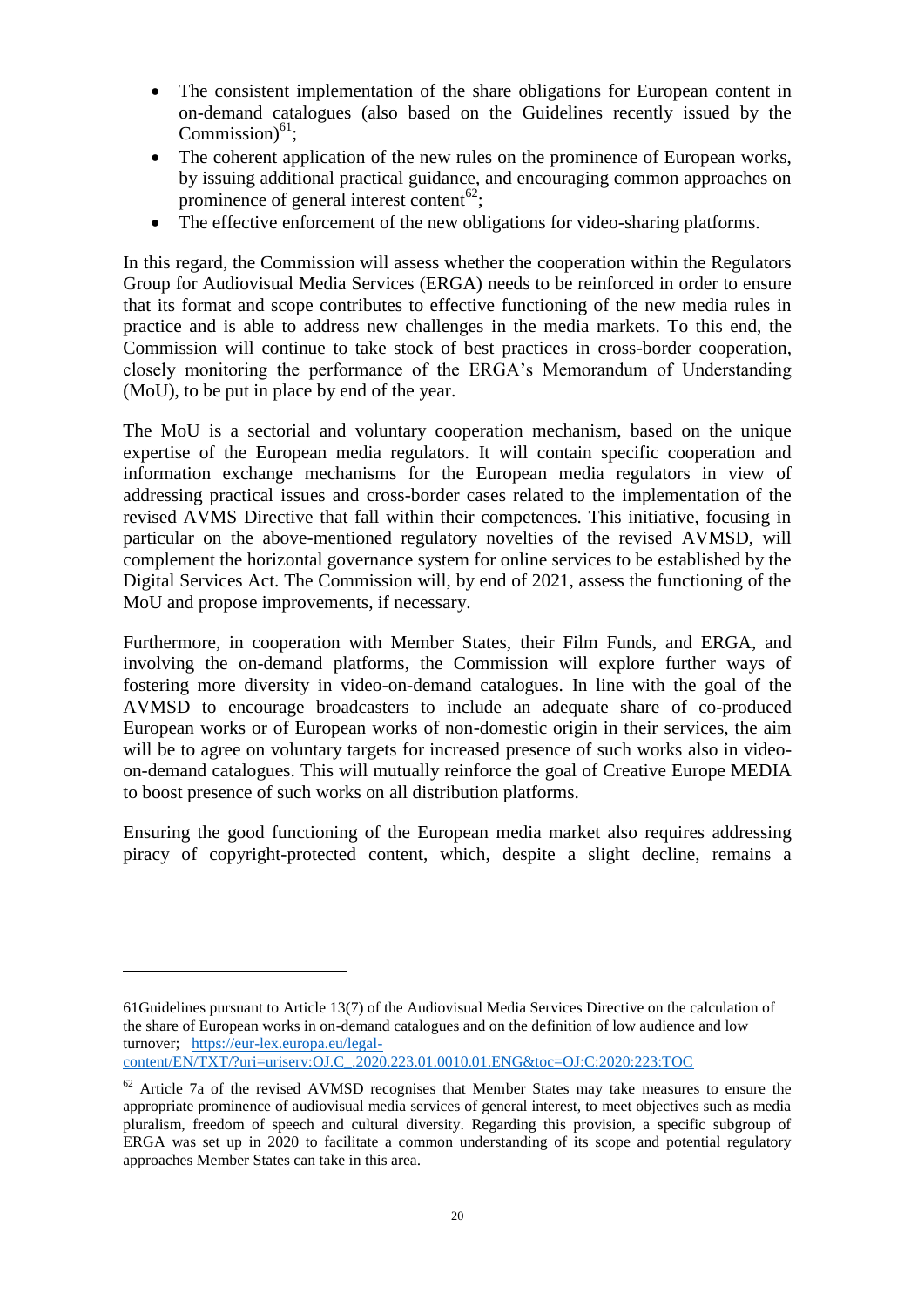significant problem  $<sup>63</sup>$ . The emergence of new infringing business models constitutes a</sup> serious threat for the industry $^{64}$ .

The Commission is committed to ensure a more effective enforcement of IP rights in the digital environment, as outlined in the IP Action  $Plan^{65}$ . In particular, the Commission will engage in discussions with the industry to see how existing remedies to fight against piracy, such as injunctions, can be made more efficient and easier to obtain, notably in order to cope with the dynamic and borderless nature of online commercial-scale infringements. In this context, building on the IP Action plan, particular attention will be paid to fostering the cooperation amongst national enforcement authorities and crossborder enforcement.

#### **5. CONCLUSION**

 $\overline{a}$ 

With this Communication, the Commission is setting out a comprehensive vision for the media sector for exploiting the potential of a true European media market and embracing the Digital Decade.

The actions will be implemented in close cooperation with Member States, the European Parliament, the media industry and all interested stakeholders. In this respect, this Communication will constitute a concrete roadmap for media as part of the culture and creative ecosystem to reap benefits of digital transformation and foster its competitiveness

 $63$  Between 2017 and 2018, overall access to pirated content declined by 32% for music, 19% for films and 8% for TV content. Source: European Union Intellectual Property Office, "Online copyright infringement in the EU. Music, films and TV (2017-2018), trends and drivers". November 2019.

 $64$  In the European Union (EU28), 3.6 % of the population — representing 13.7 million persons — is estimated to watch internet streamed TV from unauthorised online sources. The unauthorised IPTV subscription market is estimated to generate EUR 941.7 million annual revenue in the European Union in 2018. Source: "Illegal IPTV in the EU", EUIPO, November 2019. A better enforcement of IP rights will also contribute to address the specific challenges created by the piracy of sport audiovisual content. See Commission's declaration on sport event organisers, attached to the European Parliament's legislative resolution on the Directive on copyright in the Digital Single Market. https://www.europarl.europa.eu/doceo/document/TA-8-2019-0231\_EN.html

<sup>65</sup> [https://ec.europa.eu/commission/presscorner/detail/en/ip\\_20\\_2187](https://ec.europa.eu/commission/presscorner/detail/en/ip_20_2187)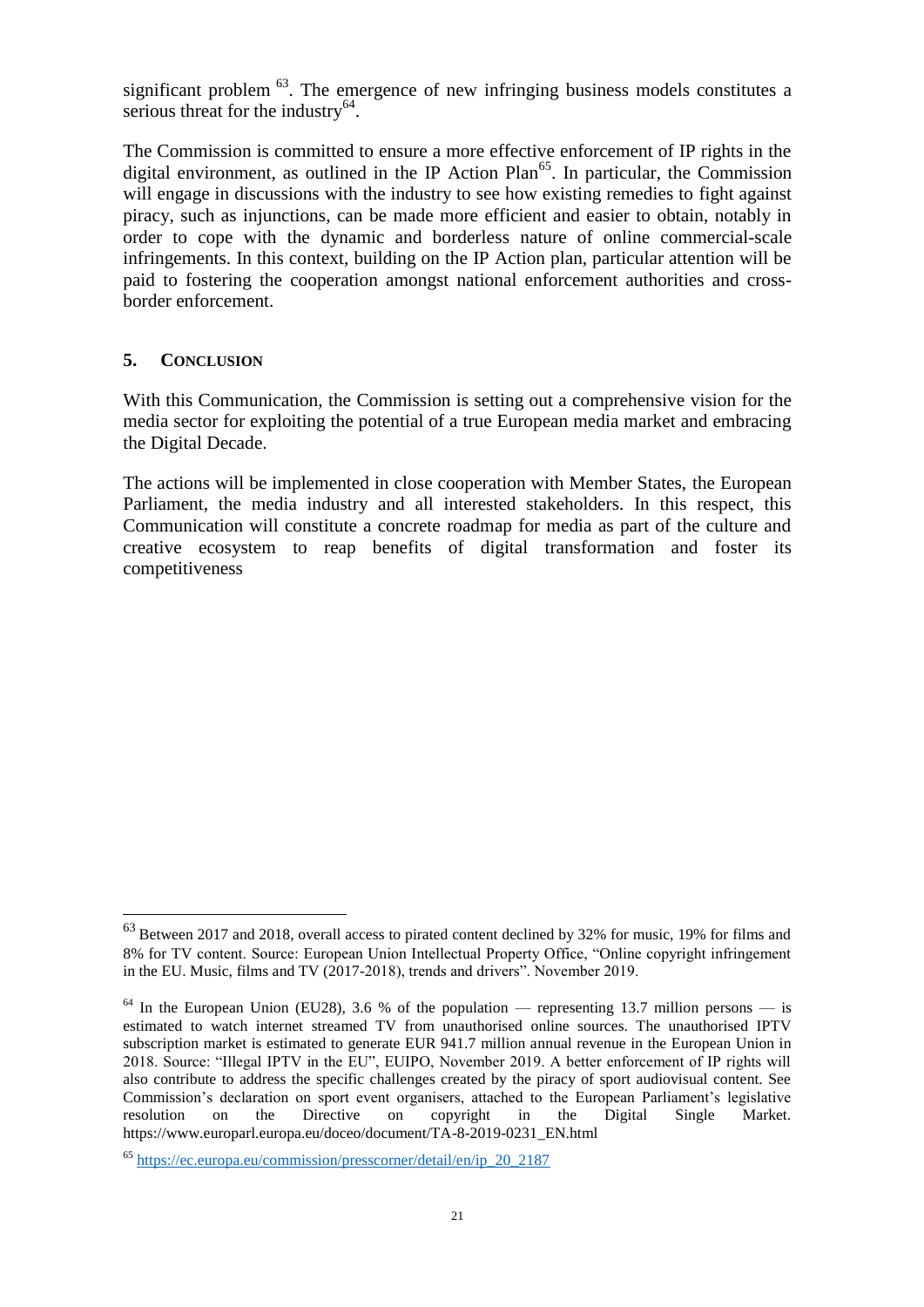# **– APPENDIX- INDICATIVE TIMELINE**

| <b>Action</b>                                                                                               | <b>Sub-action</b>                                                                                                                                                                                            | <b>Indicative timeline</b>               |  |
|-------------------------------------------------------------------------------------------------------------|--------------------------------------------------------------------------------------------------------------------------------------------------------------------------------------------------------------|------------------------------------------|--|
| <b>ACTION 1-Easier access to EU support</b>                                                                 | A new interactive tool<br>⋗<br>guiding media companies<br>through the various support<br>instruments                                                                                                         | Q1 2021<br>$\blacktriangleright$         |  |
| <b>ACTION 2 - MEDIA INVEST aimed at boosting</b><br>investment in the audiovisual industry                  | ➤<br>A dedicated equity<br>investment platform to<br>foster European audio-visual<br>productions and distribution<br>strategies;                                                                             | As of H1 2022<br>⋗                       |  |
|                                                                                                             | Developing an investment<br>≻<br>pipeline through capacity<br>building for investors and<br>investment readiness for<br>companies.                                                                           | As of H <sub>2</sub> 2021<br>⋗           |  |
| <b>ACTION 3 – 'NEWS': an initiative to bundle</b><br>actions and support for the news media sector          | Better access to finance,<br>⋗<br>through loans and a pilot<br>equity initiative                                                                                                                             | As of H1 2022<br>⋗                       |  |
|                                                                                                             | $\triangleright$ Capacity building among<br>investors and media<br>Support for news media to<br>➤                                                                                                            | As of H2 2021<br>⋗<br>As of H2 2021<br>⋗ |  |
|                                                                                                             | work on collaborative<br>transformation<br>A European News Media<br>➤                                                                                                                                        | As of H1 2021<br>⋗                       |  |
| <b>ACTION 4 - Unleashing innovation through a</b>                                                           | Forum<br>Create a Media Data Space<br>➤                                                                                                                                                                      | As of H1 2022<br>⋗                       |  |
| European media data space and encouraging new<br>business models                                            | to support media companies<br>in sharing data and<br>developing innovative<br>solutions                                                                                                                      |                                          |  |
|                                                                                                             | European Media Outlook<br>➤                                                                                                                                                                                  | As of H <sub>2</sub> 2021<br>⋗           |  |
| <b>ACTION 5 - Fostering a European Virtual and</b><br><b>Augmented Reality (VR/AR) industrial coalition</b> | VR/AR industry coalition to<br>$\blacktriangleright$<br>stimulate cooperation across<br>industry sectors and ensure<br>European leadership                                                                   | H <sub>2</sub> 2021<br>⋗                 |  |
|                                                                                                             | Launch a VR Media Lab on<br>➤<br>projects for new ways of<br>storytelling and interacting                                                                                                                    | As of H1 2022<br>⋗                       |  |
| <b>ACTION 6 - Towards a climate-neutral media</b><br>sector                                                 | A structured cooperation<br>➤<br>Forum with the industry and<br>(sub)national film and<br>audiovisual funds                                                                                                  | As of H1 2021<br>⋗                       |  |
| <b>ACTION 7 - Towards a broader availability of</b><br>audiovisual content across the EU                    | Launch a dialogue with the<br>➤<br>audiovisual industry in order<br>to agree on concrete steps to<br>improve the access to and<br>availability of audiovisual<br>content across borders in the<br>${\rm EU}$ | As of H1 2021<br>⋗                       |  |
| <b>ACTION 8 - Fostering European media talents</b>                                                          | ➤<br>New mentoring programmes<br>for Europe's media talents                                                                                                                                                  | As of H2 2021<br>⋗                       |  |
|                                                                                                             | MEDIA boot-camps<br>➤<br>providing hands-on<br>intensive training for young                                                                                                                                  | As of H1 2022<br>⋗                       |  |